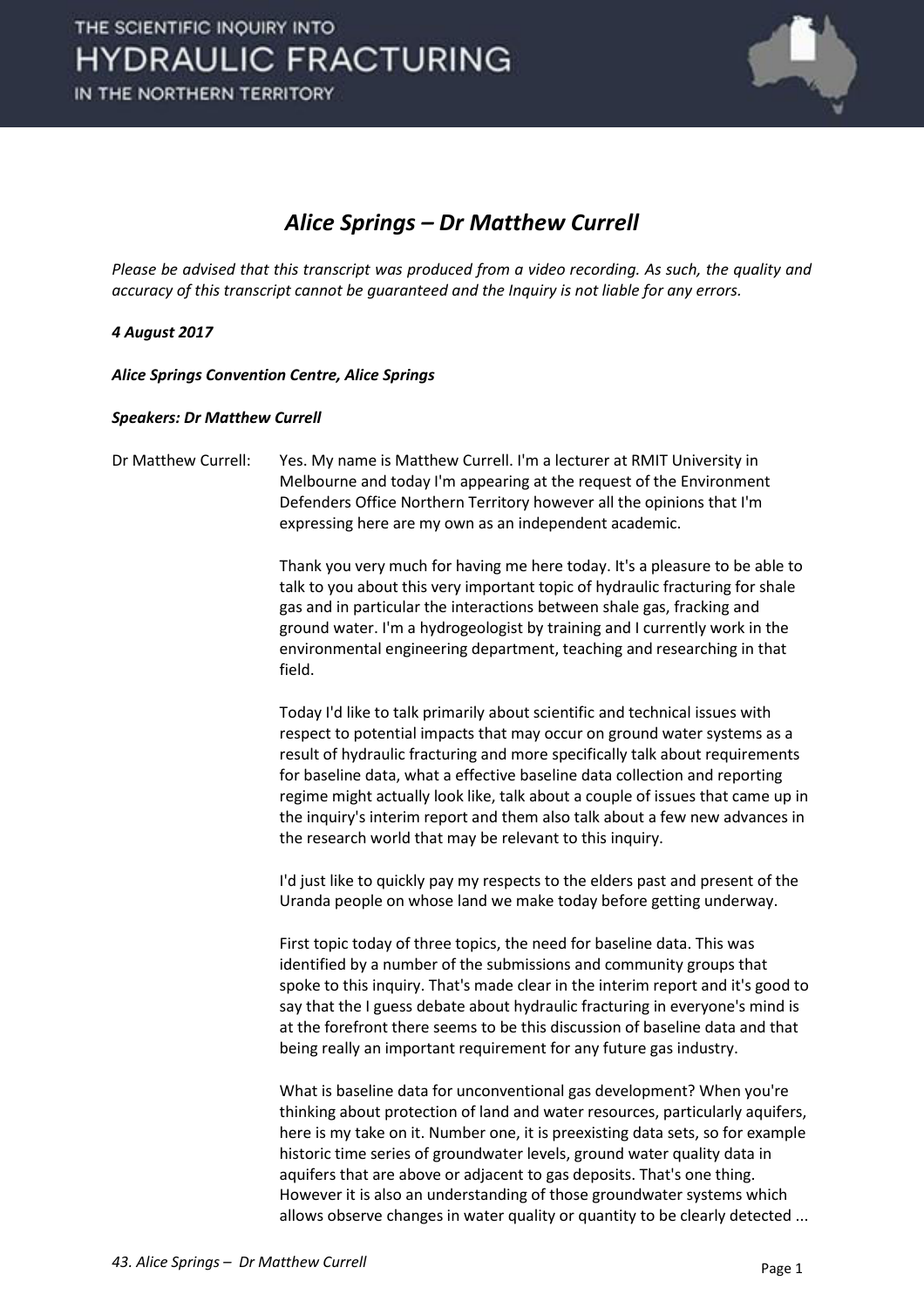

firstly, secondly to be clearly explained what is the mechanism, what is the activity that actually caused the observed changed, that caused water quality or quantity to deviate from an established baseline.

 Without all of these requirements, a baseline monitoring programme does not meet its objective. You can have historic data, you can have a couple of data points, you can have a time series that's quite extensive. That doesn't necessarily tell you that that data set will allow you to achieve this purpose of determining what exactly has happened in this case, what is the cause of the change in groundwater quality.

 I just need to ... Well, I hope that this is the first take home point from me coming here today is that a baseline monitoring programme is more than just collecting some numbers. It's scientific understanding of groundwater systems and their relationship to gas deposits and it's understanding of the water quality changes that may occur as a result of gas development, quality and quantity changes and it's having enough understanding and data to be able to go forward and actually clearly explain observed changes in groundwater conditions in a given aquifer.

 Why is that important? Without this proper baseline, it's basically impossible to either detect or resolve the cause of changes to groundwater systems that you see due to gas development and it's likely that should there be some kind of impact or some kind of dispute, for example a bore owner and a gas company begin to argue about a particular impact, it's going to end up in very costly litigation, neither party is probably going to be able to conclusively demonstrate or resolve the matter and that's not a good outcome for any party involved, bad for communities, bad for gas companies.

 Everyone's seen news stories about the Condamine River and its bubbling. This is an issue that was in the media for years and years. I think I first saw it maybe in 2011 or 2010 so it's an issue that's been raging in the media, lots of stories that have various levels of scientific information actually informing that debate but very passionate views on both sides about what's causing the bubbling in the Condamine and so on. The inquiry, I'm sure, is aware that the CSIRO's produced a report saying that on the best scientific evidence they have, it's unlikely that this is caused or exacerbated by coal seam gas development. However we had to wait six years to get to that point and some people are still unsatisfied with that finding.

 The point of raising this issue is that with a proper baseline data set, with a proper understanding of the Condamine system and its relationship to the underlying coal measures, proper understanding of natural ... generation of methane in those aquifers, you don't have to go through that six years of debate, of media, of arguments that are informed by emotion instead of being informed by data, which is what they should be informed by.

 Types of baseline data that could be really important in areas of potential shale gas development. This largely comes from the US experience, as the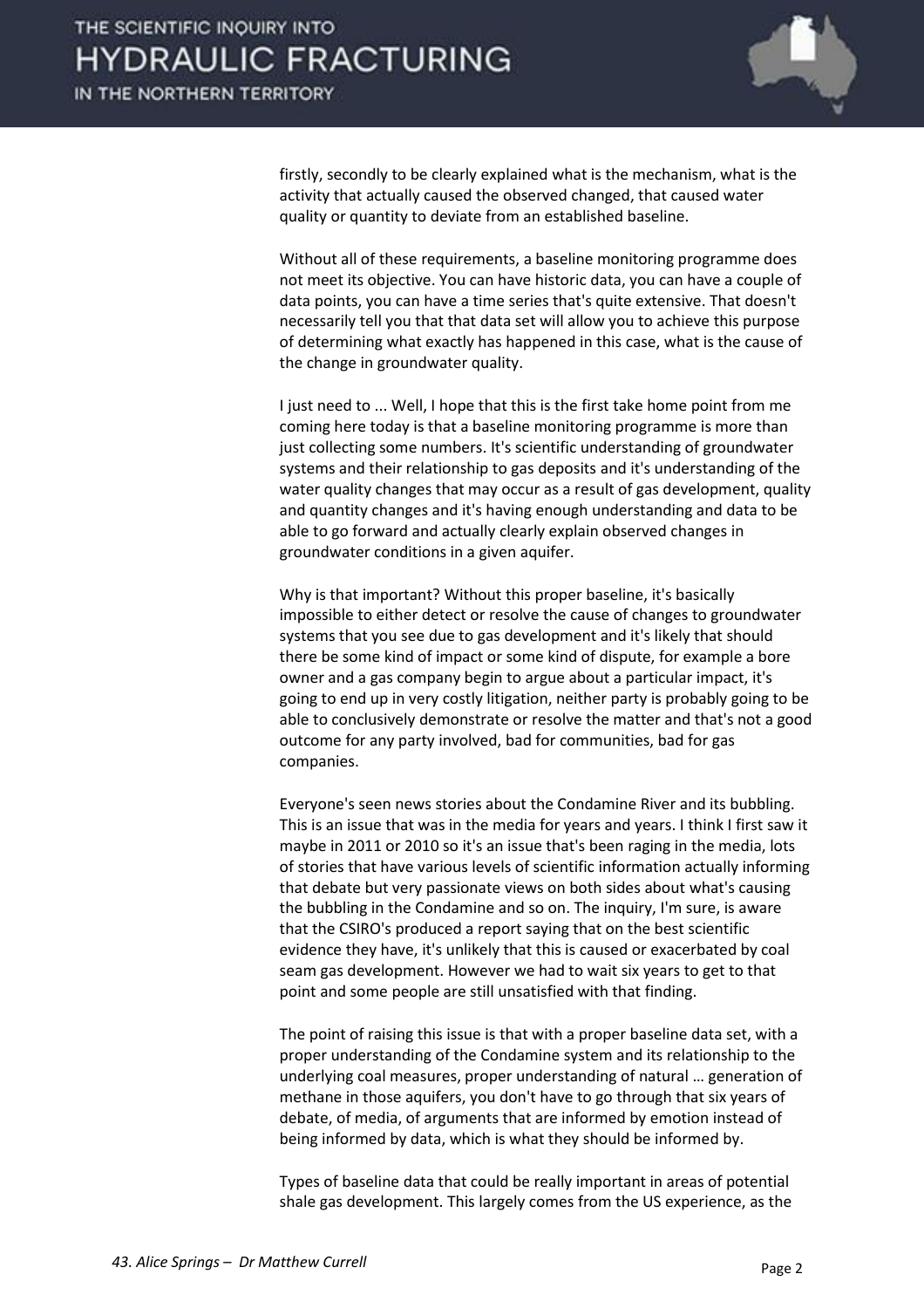

inquiry's identified there's a number of studies and reports that have gone on in the US in shale gas regions to look at issues with surface water and groundwater contamination, so for what a quality key constituents include dissolved or free phase methane and other hydrocarbons. Another thing to look out for is salinity, so basically saline waste water getting into aquifers due to surface spills or lakes of waste water, heavy metals and radionuclides, chemicals used in hydraulic fracturing. Also another one is foreign bacterial communities. Because of the very different microbial communities present deep in shale formations with what we find under the surface, if those are introduced into new aquifers, that can catalyse other biogeochemical changes and affect groundwater quality in indirect ways.

 Baseline data sets need to include these analytes and they need to capture existing levels of natural variability in these analytes and they also need to have, as I say, a good understanding of water quality and its relationship to geochemical and hydrological processes in those systems.

 Why do we need to monitor for dissolved and free phase methane in aquifers where we're conducting shale gas development? Well, stray gas contamination happens. It's been documented in the US. It is a contaminant that's impacted shallow aquifers. The most likely cause of this is well integrity failures. These studies are very high profile ones in the Marcellus, which have documented stray gas contamination of a number of systems. There's another, we just looked at the Barnett Shale in Texas.

 A comprehensive baseline data set for groundwater methane and other hydrocarbons prior to gas development is needed and there's also a need for understanding sources and behaviour of methane in aquifers. Methane's a natural component of many groundwater systems and so there needs to be that understanding of preexisting sources, transport pathways and interaction with water quality generally in those aquifers.

 In part this can be achieved by analysing isotopes of methane as well as other isotopic compositions of the water in organic carbon and this can allow for fingerprinting of particular methane sources far more valuable than something like a raw concentration time series which just says methane level but doesn't give you any discrimination as to source of methane, type of methane that you're seeing in the monitoring wells.

 Here's an example, sources of methane in groundwater. Methane can be produced by these three predominant mechanisms. Two of them are biogenic or bacterial. Carbonite reduction or acetate fermentation. The other is thermogenic methane, so catalytic breakdown of organic matter under high temperature in gas deposits, natural gas. Each of these different pathways produces isotopes of methane. That's what this ... Just going to ... see if we can try and point those out. That's what these symbols mean here, so they're isotopes of carbon and deuterium within the methane molecule and there are distinctive ranges for these different methanogenesis mechanisms. I distinguish the different methane sources.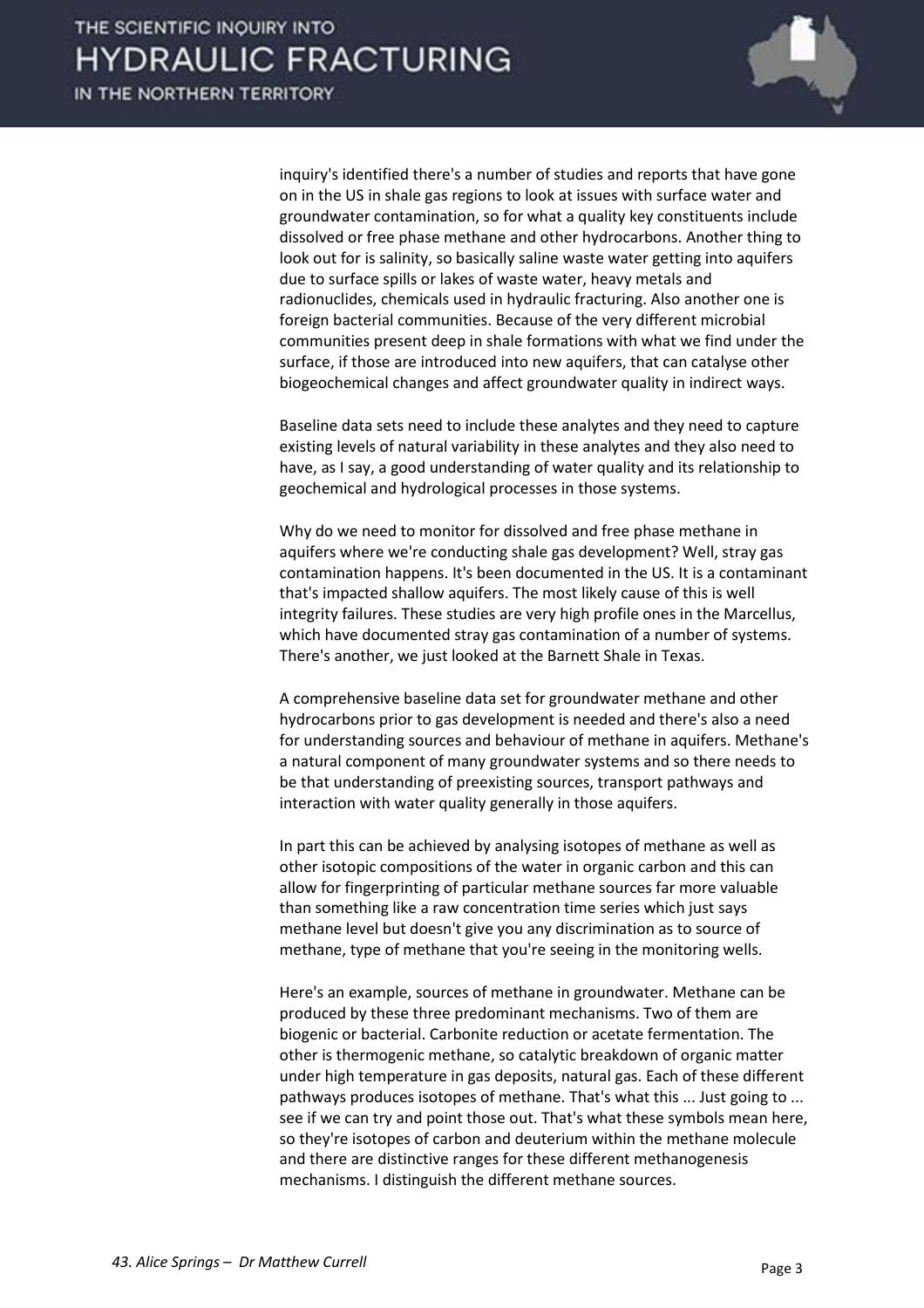

 For example, a baseline study could look something like this, it could be a collection of groundwater samples in and around aquifers at different depths and locations around the potential targets for gas development and sampling for pre-existing methane, looking at the characterization of existing methane isotopes in that methane to help you get a feel for what are the different sources within those different aquifers and this is data from Victoria. A baseline study in the Gippsland Basin as part of the Biregional Assessment Programme that happened in Victoria.

 Here we found three predominant groups of methane in the groundwater. Number one had very depleted, unusually depleted isotopes of carbon and hydrogen. There was a second group that fitted more within the classic biogenic bacterial methane range, isotopically speaking. And then there was one sample that was an outlier that plotted well outside the range for bacterial methane and which we put down to potentially being related to a stray gas source, there's a lot of natural gas distribution in transport infrastructure at the surface in Gippsland due to the offshore gas operations there and so this may have represented a minor leakage from one of those distribution structures.

 And these are the types of outputs you can produce with collecting baseline data of this kind. This is just a map of the Gippsland Basin. Each point on there is a measurement of methane in groundwater ranging from almost below detection right up to maximum solubility of 30 milligrammes per litre in groundwater. Where there are two symbols that means we looked at nested monitoring sites. A very important aspect of characterising an aquifer system is looking at different depths as well as just lateral distribution of concentrations and so we were able to come up with some nice data such as the relationship between depth in the aquifer system and dissolved methane concentrations, depth also and methane isotopes in the groundwater and then a nice map showing different regions. We can almost colour code where the classic bacterial methane seems to predominate versus this more unusual source that's in the blue which seems to be associated with a shallower lignite and coal deposits in the Latrobe Valley region in Gippsland. Just as an illustrative example of how a baseline data set that's well-planned and uses good indicators like this can actually give you real value.

 Okay, so as I said, time series of methane alone in groundwater may be inconclusive. Methane levels tend to vary naturally in groundwater regardless of the mechanism or the source in the aquifer. It's quite a dynamic and sensitive parameter. Mists of sampling and measuring for methane and groundwater are not straightforward. It's quite difficult to sample for effectively in the field and there are a number of competing methods that can be used to actually get a methane measurement for groundwater and so additional data is needed. I think the isotopic data is valuable as well as that sound understanding of what's actually happening geochemically, biogenically within your aquifers.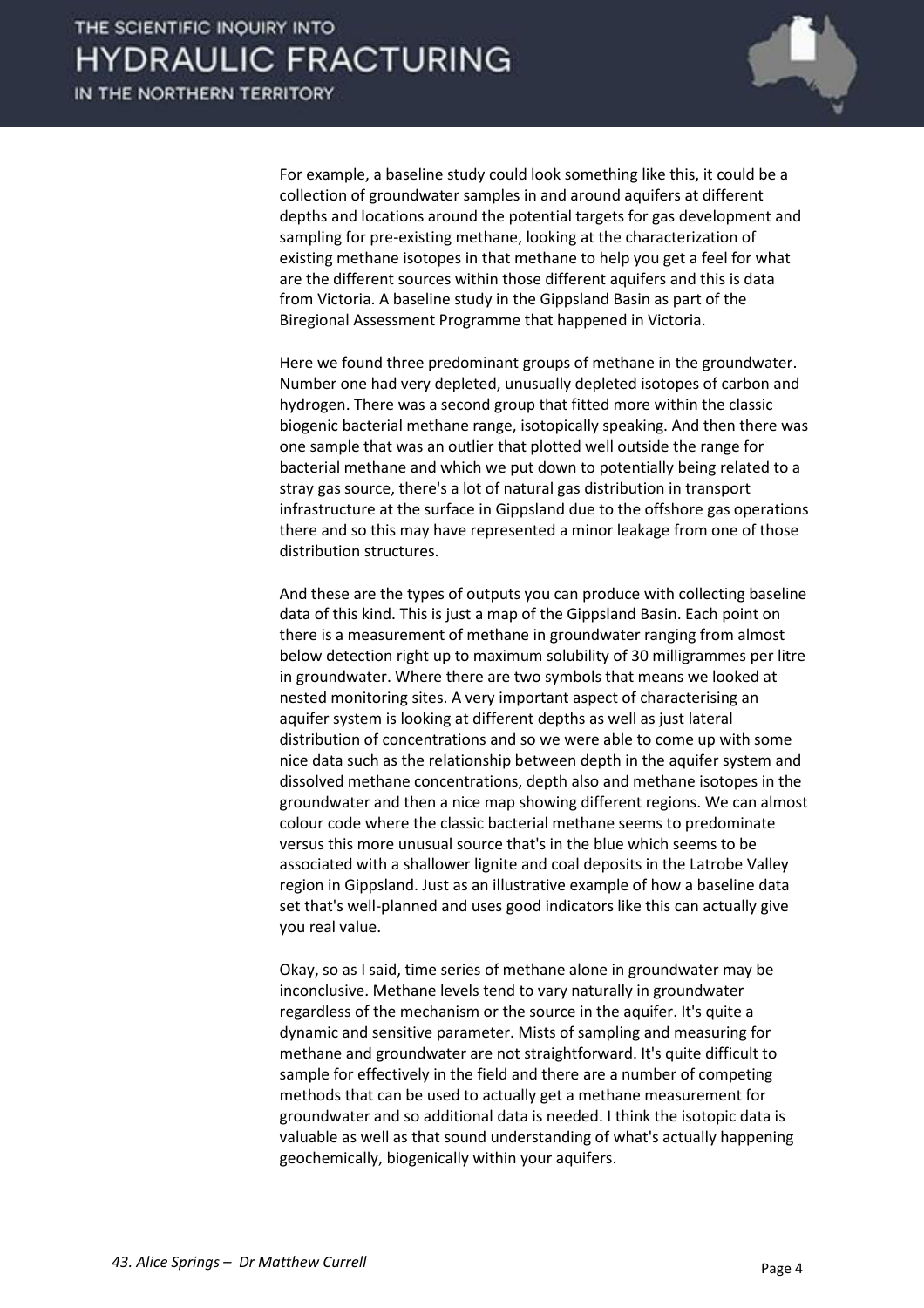

 Here's just an example from the Groundwater Protection Council in the US. This is their paper on stray gas from a few years back. These are all data from the same well which show measurements of methane level. You can see that they've used three different methods and compared all three at each time step and you can see that depending which method you use, you get a very different results and even regardless, if you're using one consistent method, you'll get quite significant variation from almost nondetected in some case right up to high levels, 10 milligrammes per litre just in one well. Again, underscoring, baseline data sets need to be pretty comprehensive and a lot of thought and a lot of work needs to go into them to make sure they actually can do their job down the track. If someone asks, "Why am I seeing this particular water quality characteristic in my well?", you're going to have to be able to explain the geochemical changes in that groundwater in the context of significant existing natural variability.

 Baseline data in areas of gas development, there are precedents, there are examples of this being done, there's the work that Southern Cross University did up in the Northern Rivers in New South Wales, there's the CSIRO's Biregional Assessment Programme, there's the Victoria Water Science studies, which is what I was partnering with when doing that work that I've just presented, the isotopic work in the Gippsland Basin. It's not something that you have to sort of plan from scratch, reinvent the wheel. It can be done. It does cost money and it does take time and it's an upfront cost and it's an upfront delay to development projects.

 However it's my view that this sort of work can have a huge saving in terms of time and money in the future. If you end up having disputes, if communities feel like they think there's an impact, something's happening to the groundwater system but it can't be conclusively proven because the baseline data set wasn't done properly, you just end up with conflict, endless argument, outcomes that are based on emotion, not based on data, not based on science.

 Topic number two. Just want to quickly talk about well integrity failures. This is a topic that was in the interim report that was addressed and I thought it would be worth talking about reconciling the different rates of well failure that seem to be coming out from different sources. We go across orders of magnitude in terms of the rights of well failures that seem to be reported by different sources, different studies. APPEA in their submission to this inquiry have argued that well failures resulting in serious leaks, fluid and gas migration are a rare event. A tenth of percent of wells or something like that and with best practises as low as much lower than a tenth of a percent. That's largely based on a paper by King and King that's what they refer to in their submission, and they define different types of failure, so single barrier failure being one part of the well failing versus a total well failure where all barriers fail within the well.

 Now, something I didn't see in the inquiry's interim report, which would've been nice to see, was some follow up studies, further studies have been done in the academic literature. .....have considered this difference in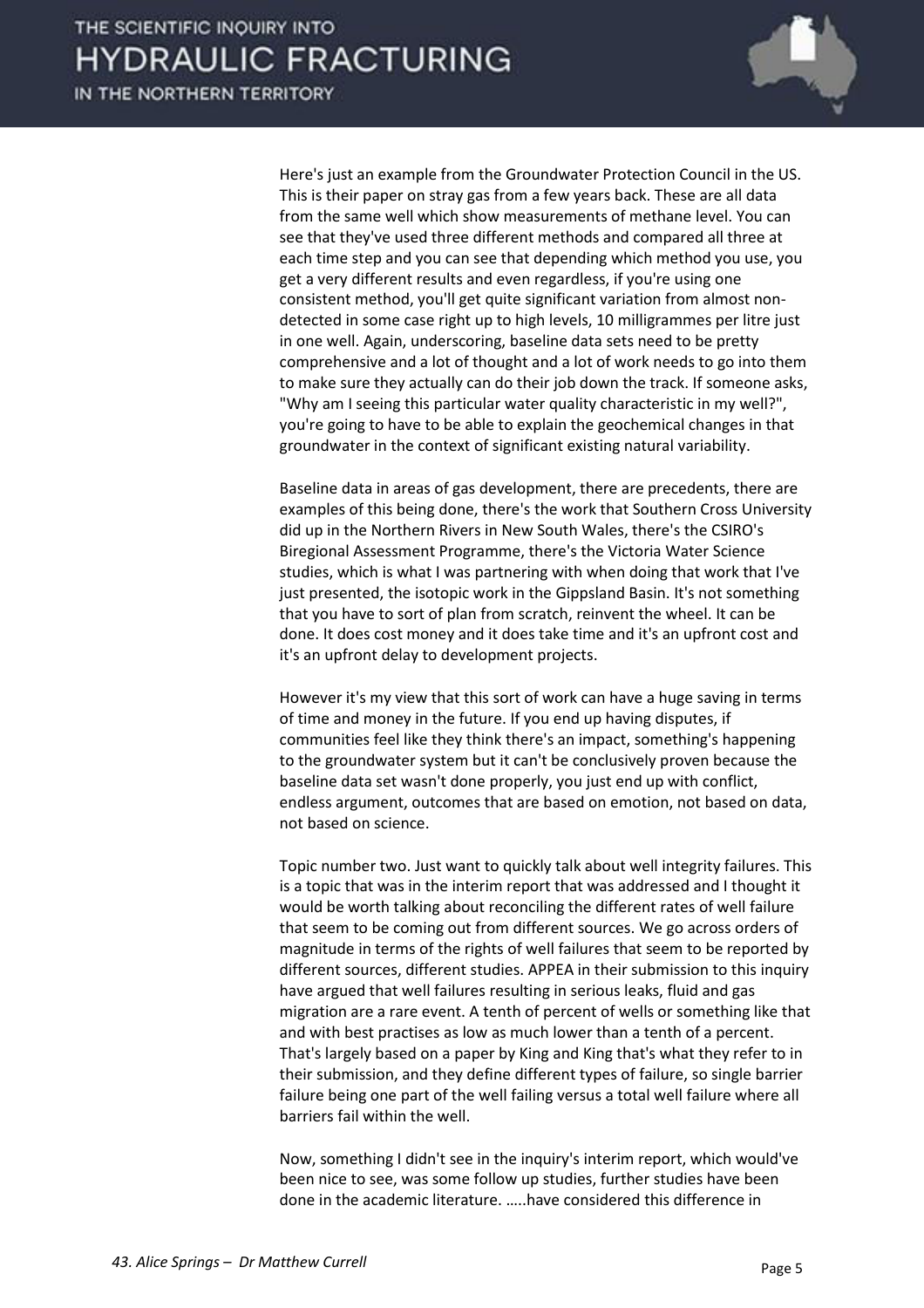

definition. They looked at barrier versus integrity failure, they looked at all different types of failure and they reviewed a huge number of data points in a large number of data sets from around the world, all within the category of being onshore gas, so including conventional and unconventional. Got some hard copies here if we need to revert to that.

| Hon. Justice<br>Rachel Pepper: | That's all right. If we need to take a short break while we fix this out, we will<br>do so.                                                                                                                                                                                                                                                                                                                                                                                                                                                                                                                                                                                                                    |
|--------------------------------|----------------------------------------------------------------------------------------------------------------------------------------------------------------------------------------------------------------------------------------------------------------------------------------------------------------------------------------------------------------------------------------------------------------------------------------------------------------------------------------------------------------------------------------------------------------------------------------------------------------------------------------------------------------------------------------------------------------|
| Dr Matthew Currell:            | Yeah, great, yep, I've got copies, enough copies for everyone.                                                                                                                                                                                                                                                                                                                                                                                                                                                                                                                                                                                                                                                 |
| Hon. Justice<br>Rachel Pepper: | Great, excellent. Please continue, thank you.                                                                                                                                                                                                                                                                                                                                                                                                                                                                                                                                                                                                                                                                  |
| Dr Matthew Currell:            | Great. The Davies et al study  It seemed to me reading, my interpretation<br>of the inquiry's report was that perhaps this difference in definition of a<br>total failure versus a barrier failure might in itself explain why you get such<br>different rates of failure reported in different sources. I'm not sure that<br>that's the case. The Davies et al study looked at this definitional difference<br>and it looked at a large data set of wells, much larger than what was<br>examined in the King and King study.                                                                                                                                                                                  |
|                                | They found that the failure rate for unconventional gas wells, where there's<br>reasonable data, which still is basically confined to Pennsylvania, Marcellus<br>Shale, where we've got enough wells to actually say something concrete,<br>failure rate involving detected leakage of gas at the surface on the order of<br>1% to 5% of wells. These rates seem to be pretty typical for most onshore oil<br>and gas operations. There are a number of factors that make it more or less<br>likely that wells will fail.                                                                                                                                                                                      |
|                                | A key issue perhaps irrespective of those definitional nuances is really<br>whether a well failure actually leads to leakage of gas or other fluids<br>between aquifers or to the surface. The Davies et al data had this to say on<br>that, basically a bunch of different figures derived from the database of<br>wells in Pennsylvania for the Marcellus Shale, a few different authors<br>reporting different rates of failure but ultimately they concluded something<br>like 2.5% of wells had some sort of problem and that this was either a<br>cementing or casing failure and that measurable concentrations of gas were<br>present at the surface for most wells with those failures or violations. |
|                                | To my mind that's probably the most up to date study of well integrity as an<br>issue. Probably something the inquiry might want to look at. They produced<br>an inventory just looking worldwide at failure rates from different types of<br>operations so ranging from on the order of about 2% of wells up to 75% of<br>wells depending on the type. Note that this includes any type of failure, a<br>barrier or an integrity failure. Doesn't necessarily mean the whole well has<br>failed entirely but there does seem to be an age-failure rate correlation                                                                                                                                            |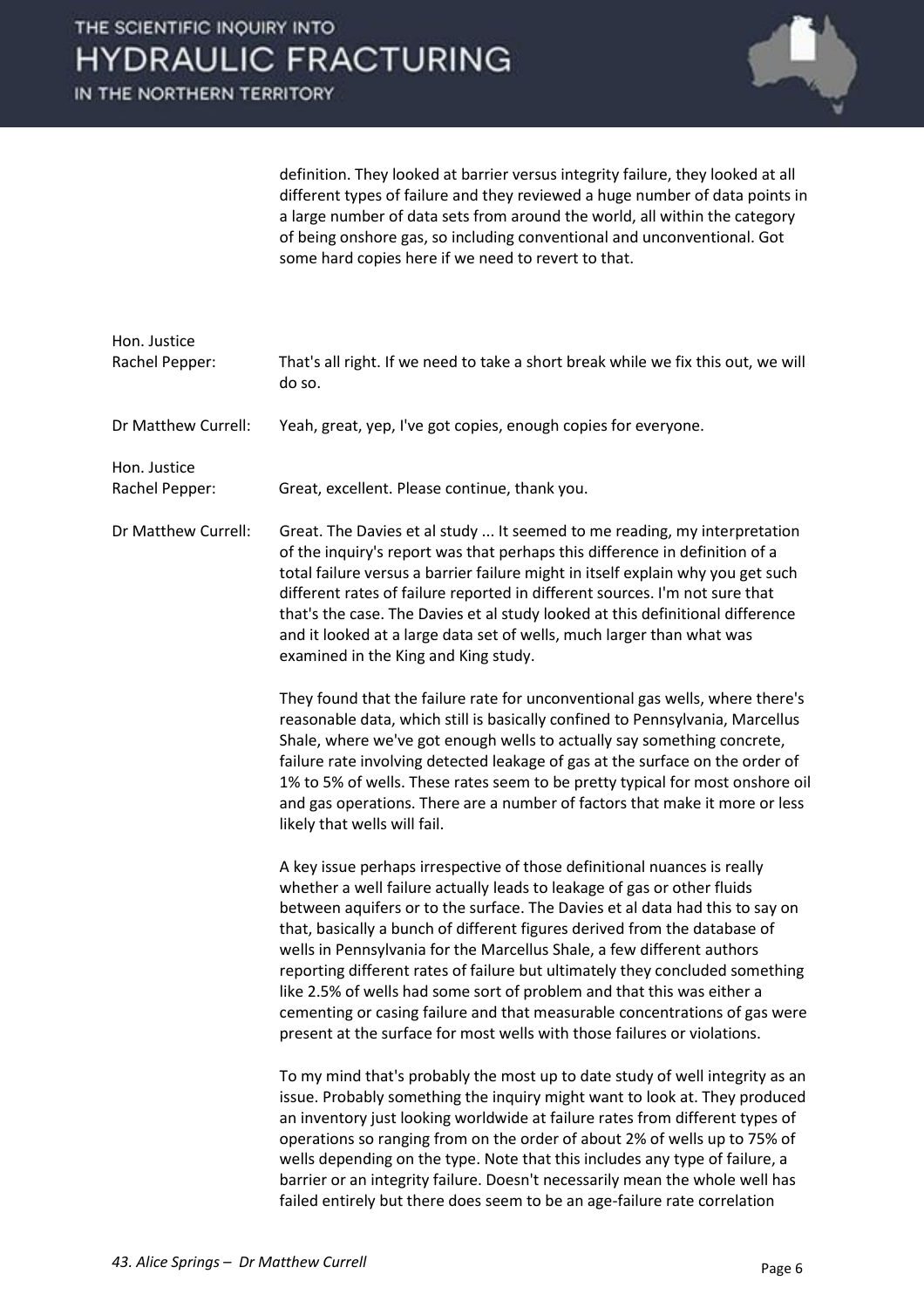

here. These wells up here, the oldest onshore oil and gas wells in the world in California up to 100 years old, failure rate's much higher than for say Pennsylvania's shale gas wells which are at this end of the scale and there's an argument that the relatively low failure rates in those unconventional gas wells may in fact be a function of well age, or at least that age is not an unimportant factor in determining how many of these wells are going to fail over the long term.

 Looking at abandoned and legacy wells as well as wells that have been in the system for a long time and looking at the full lifecycle of a well is obviously an extremely important consideration I think.

 Implications of this, I'm just quoting from the inquiry's own interim report here, I've seen in chapter seven, it said that it's possible for fluid, liquid or gas to move into an aquifer through defects or deficiencies in the production well casing or the cement however as discussed in chapter five, the likelihood of this occurring is low, assuming wells are constructed to current best practise standards.

 My interpretation of that is that the inquiry may have formed a somewhat premature view on that issue. I think it's worth looking at a range of sources before making a clear judgement that that risk is something that's going to be low in the future. I think it's worth knowing that an oil and gas operation never wants its wells to fail. It's always going to construct them to high standards with a high level of care and integrity. While it's great that there may be aspiration on the part of the industry to do things better and better and improve and reduce those rates of well integrity, as a scientist who worked with data and the best data that we have at the moment tells us that we have failure rates that are on the orders of percentages of wells rather than sub tenth of percent of wells.

 The other issue here is that fugitive gas contamination due to well integrity failures isn't actually listed as one of the primary risks to water quality, in chapter 7.4 of the inquiry's report. My view would be that the inquiry should look at this and that baseline data collection should actually focus on that issue as well as looking at the other stuff, surface spills, waste water and so forth.

 And implications, downplaying the incidents or risk of well integrity issues could have a lot of future implication. It could end up with similar situations to some of the early developments in the US where you had stray gas impacts that went unnoticed for a long time, got to the stage where they caused significant issues with landowners, pumps and bores and so forth. Again, it's not necessarily very easy to detect stray gas contamination incidents and even more difficult to conclusively link them to a source or a mechanism. Without a really robust monitoring programme and baseline data sets it's not going to be possible here either and we're going to end up in that vacuum of uncertainty where people get hot around the collar, they get passionate, they don't have the data to actually resolve the issue properly.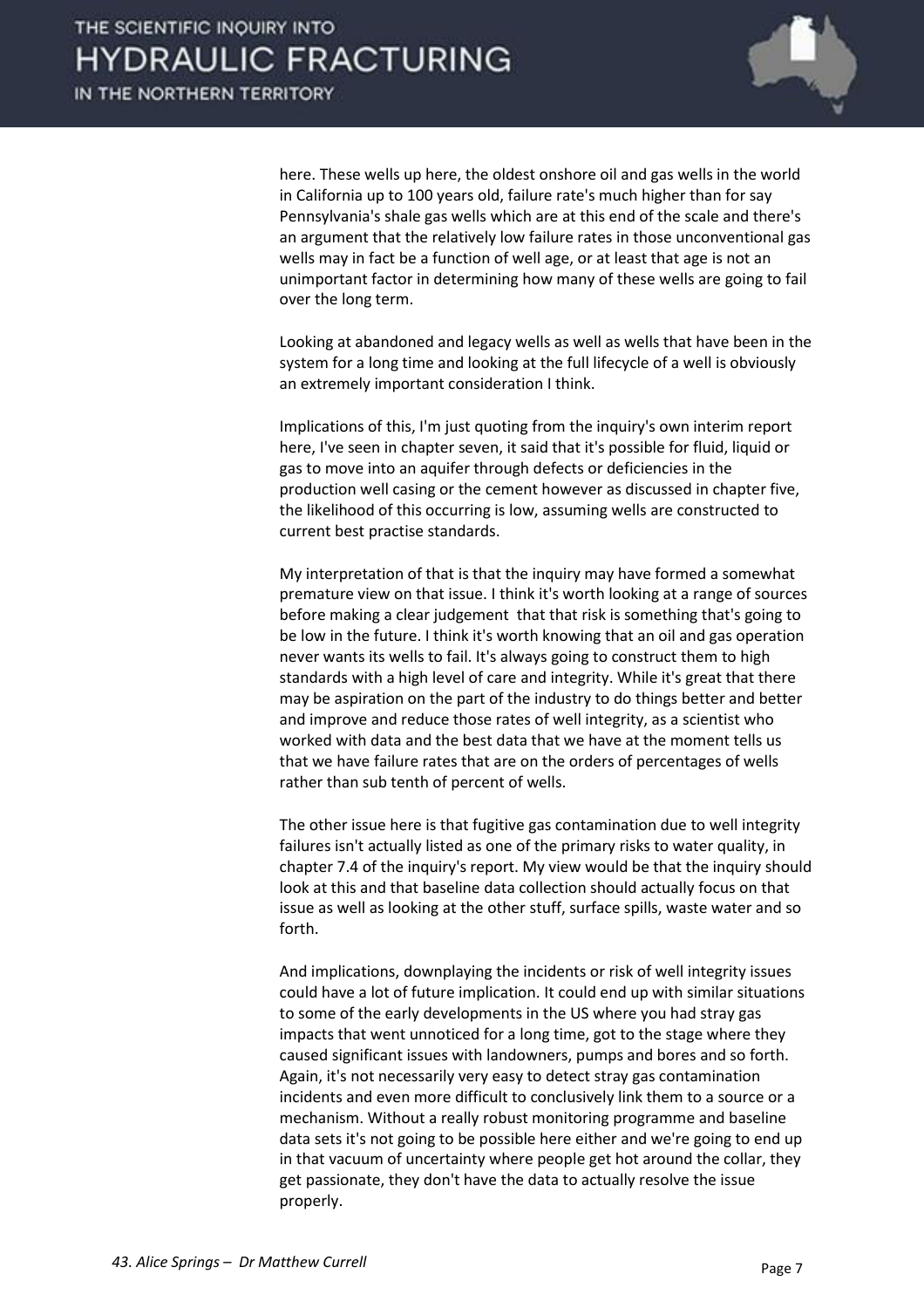

 Another thing that came out of that Davies paper which may be worth bringing to the inquiry's attention is just looking at the data base of environmental violations in the Marcellus Shale, it appears from that study that in Pennsylvania there's a fairly robust regime for actually checking compliance and looking for environmental violations. That would seem to be the case based on the data we have that's sorted in Davies so there they found that there have been over 1000 environmental violations between that period, 2008 and 2011, something on the order of about 20% of wells. Some of these thousand were repeat violations at the same site, the same well.

 It should be noted, most of those are minor environmental impacts. There haven't been, in the majority of cases, not a huge impact that causes irreversible contamination or damage to an aquifer but I think it's a good contextual number, just to give an idea of the fact that when you're starting developing shale gas intensively in a region, there are many things that can go wrong and they do go wrong. Things spill, they malfunction, they fail in the field and without a really good compliance and monitoring regime to actually look at that, this sort of number of incidents may happen and they may go unnoticed and undetected, and it's usually when incidents are unnoticed and undetected that they start having a bad impact on the environment. If they're picked up quickly, usually that could be resolved quickly.

 The pie chart here just shows what mechanism those environmental violations relate to. About 10% are related to well integrity. The biggest categories, perhaps as the inquiry may have already picked up, are related to waste water, so surface water spills, land contamination with fluids stored inappropriately onsite and so forth.

 It does underscore how common environmental contamination incidents are in areas of shale gas development. We shouldn't go in with our head in the sand thinking that yeah, stuff's just not going to happen, it's going to be a perfectly clean industry. It's more about preparing for the industry so that its impact, which is inevitable, is minimised and it's not going to lead to really negative impacts that people don't want to see happen.

 Last topic today, behaviour of methane in groundwater. I just thought I'd draw the inquiry's attention to some really interesting new research that's come out. This is a Canadian group in the US, one of the leading groups on contaminant transport. You can see John Terry's name in there, sort of the grandfather of contaminant transport research. This came out in Nature Geosciences earlier in this year and it is the results of some experimental work looking at the behaviour of methane in groundwater. Basically the impacts, I think the inquiry's probably on top of this but methane can cause explosions, pump failures and can also cause associated geochemical and microbiological changes to water if it's released into an aquifer. It's also a potent greenhouse gas.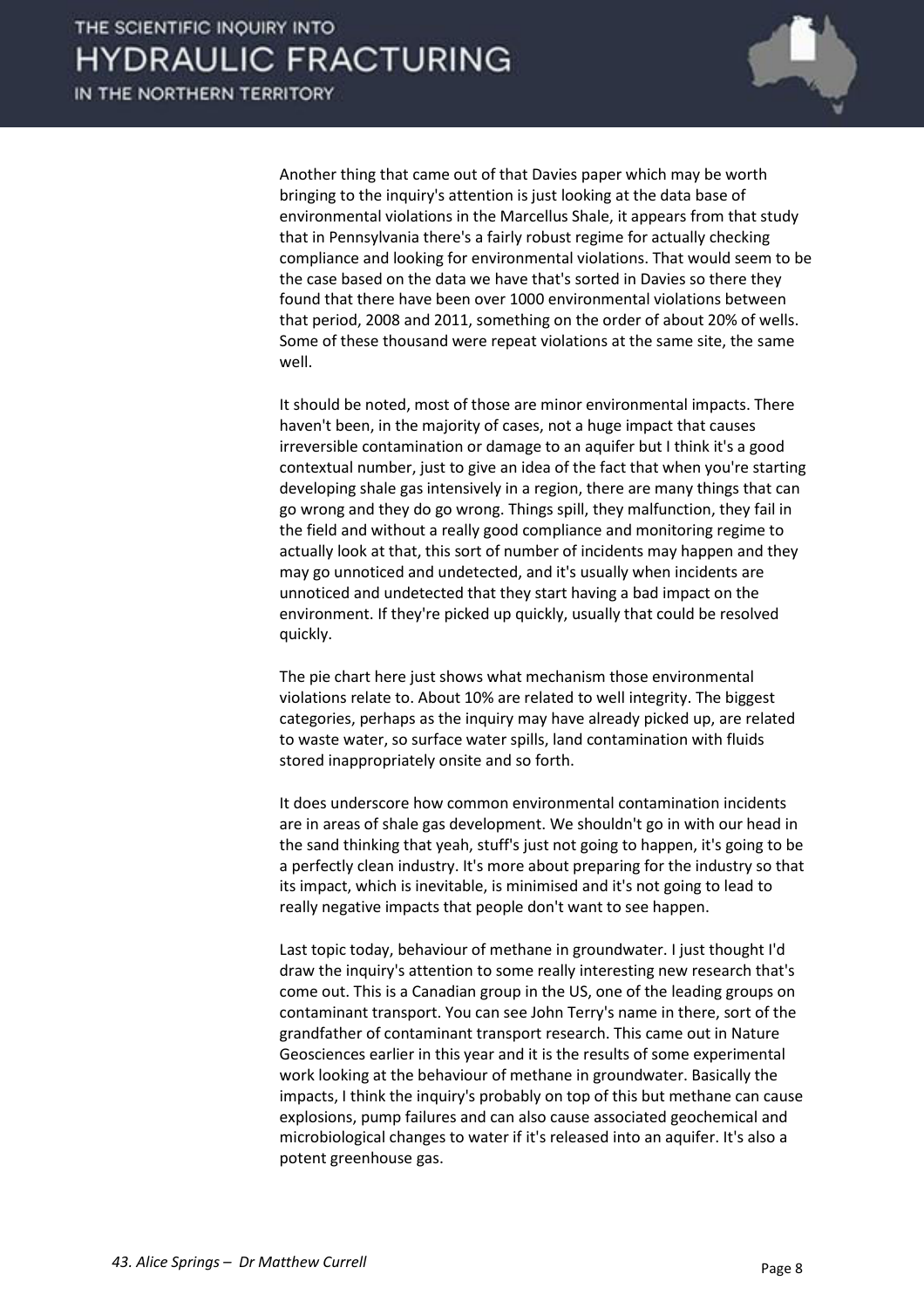

 Understanding methane occurrence, its transport and its movement in sedimentary basins that contain groundwater and contain hydrocarbons, is really important regardless of unconventional gas activity but even more so when you're starting to drill gas wells and bring gas to the surface.

 I think this is the best insight yet into methane's behaviour in groundwater due to potential natural gas related leakage. It was an experimental piece of work that was done on the Borden site, so again, that's a really wellcharacterized hydrogeological site that all hydrogeology experts are comfortable with, familiar with, they know the results that have come out of Borden over the years and so it's a fairly heavily instrumented site. They've got a huge number of wells, very tightly spaced, many, many different depths are monitored within the groundwater system.

 Basically what this group did, they injected methane under very carefully controlled experimental conditions, it was a 72 day experiment and it was designed to replicate reported surface casing vent flows, so leakage out of a failing well, into a gas well if it hand casing problems. Hypothetical, if we've got a gas well that's leaking into a shallow aquifer, if it puts out this much methane, based on reported rights of leakage, how is that methane going to behave in the aquifer?

 What they found, even in quite well-constrained settings, they've a very good handle on the hydrogeology of the site, however the methane behaved in somewhat unpredictable ways and was somewhat unexpected ways in the aquifer. In particular was switching between being a free phase gas, so bubbling gas within a separate phase from the water and dissolved methane, actually dissolved within the water itself, and it would periodically switch between those two and it became quite difficult to explain why and when this would occur, so underscoring the need, if we're looking at methane in groundwater as a baseline monitoring criteria, look at both the dissolved gas and the free phase gas because there's a relationship between the two that's important.

 They found that the highest concentrations and highest extent of dissolved methane was actually many days after the gas injection ceased, so more than 100 days and that significant concentrations were still in there after nearly ... getting on the best part of a year and the presence of methane in the ground water also led to a range of indirect water quality changes, in particular increasing the concentrations of trace metals in the ground water and other cations near the injection zone. That's just a ground probing radar image of the methane plume at a particular time step as it's making its way through the aquifer during the experiment.

 Some data from the study itself, just looking at levels of methane at different depths in the aquifer, at different times and sort of having the preinjection period and then the injection and then post-injection period, so show how things behaved. The methane behaved in some predictable ways and that could explain some of the observations but it was tricky and this is a very well-characterized site. For sites where we may be developing shale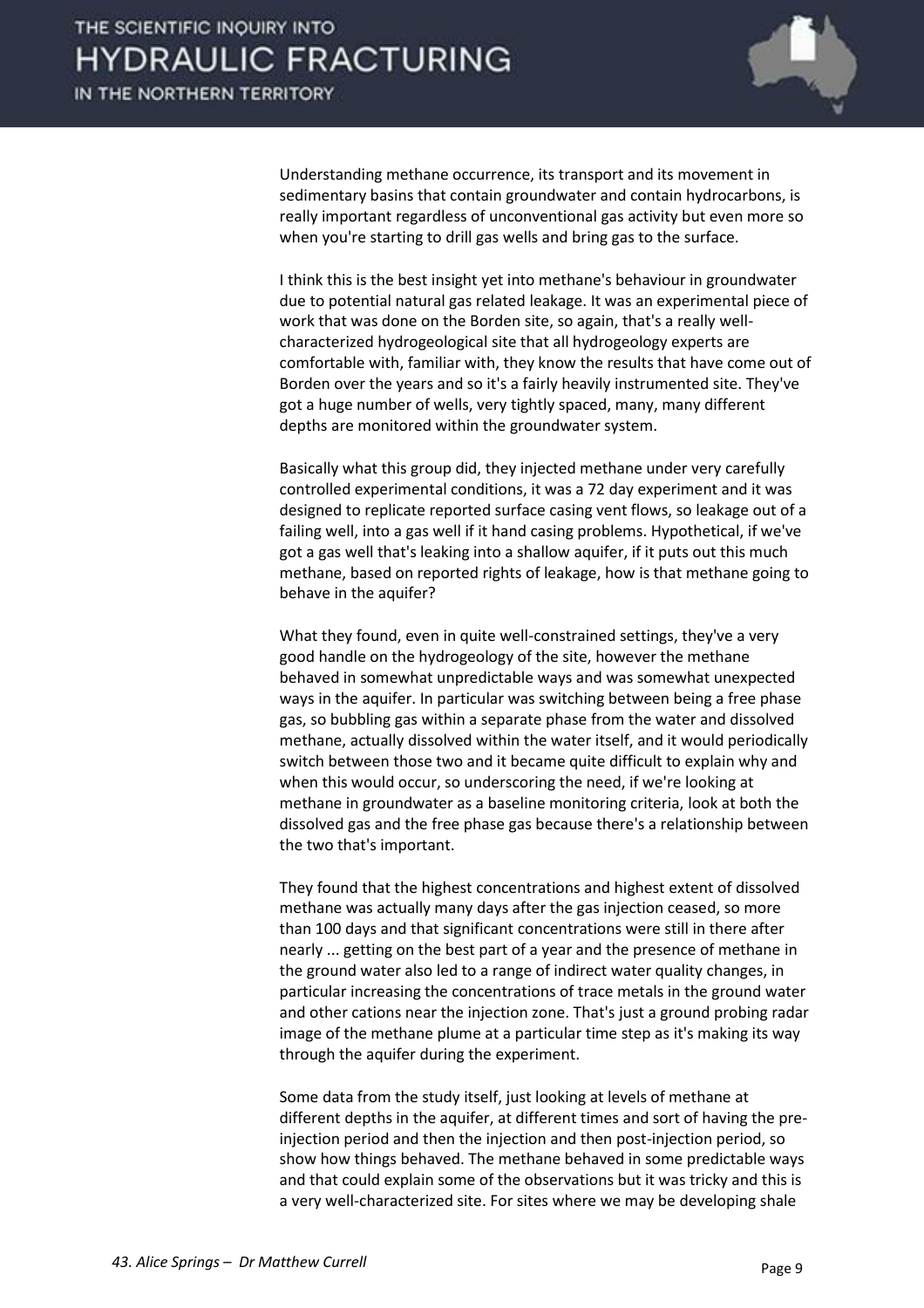

gas, say in the Northern Territory, and would want to get a handle on whether methane's behaving a certain way in the groundwater. There's no way you're going to have a monitoring network that's anywhere near as dense or as comprehensive as this site, so being mindful that your baseline data set really needs to include also that understanding of the system is what's going to give you a chance of actually being able to explain and firstly detect and then characterise what's going on in a setting like this that's relatively unconstrained.

 They looked at flux to the atmosphere as well. They found significant surface flux. This was an unconfined aquifer, you had methane coming out of the ground throughout the experiment and it was also venting off the groundwater, so coming out of the groundwater basically volatilizing as a free phase and coming off at various stages through the trial. Last thing they looked at was microbial community changes. They looked at bacterial DNA and how that might have changed during those days of experiment. They found that the bacterial communities, as they were injecting methane into the aquifer, were significantly changing in their composition and certain communities were outcompeting others throughout the experiment. All important implications.

 Release of methane into an aquifer can have significant impacts on water quality and biogeochemistry of the groundwater not just in terms of giving methane, which is an explosion and pump failure risk. It can also cause changes to the dissolved water constituents in the aquifer. The impact of an episodic methane leakage, so if something happens for a while then they plug the leak on a well and the well integrity is restored, for example, there can still be residual impacts that occur for many many days and months after the fact, and characterization of the changes that might occur does require pretty extensive monitoring networks and a range of complementary parameters to monitor. As with all good hydrogeology, exploring multiple lines of evidence.

 Again, just the last point reiterating the first point, rigorous baseline monitoring, comprehensive monitoring programmes are going to be needed in areas of gas development in case of these toxic impacts materialising and it's all about trying to explain and resolve the causes of things. Ideally we minimise conflict and we stop people going to court and all that sort of stuff, arguing about things in the absence of knowledge and information and good data. References from the presentation here, so everything I've cited there's in the references here. Happy to share that presentation. You've got it now obviously.

| Hon. Justice<br>Rachel Pepper: | Please do. That was a most excellent presentation. Thank you very, very<br>much. |
|--------------------------------|----------------------------------------------------------------------------------|
| Dr Matthew Currell:            | Our pleasure.                                                                    |
| Hon. Justice                   |                                                                                  |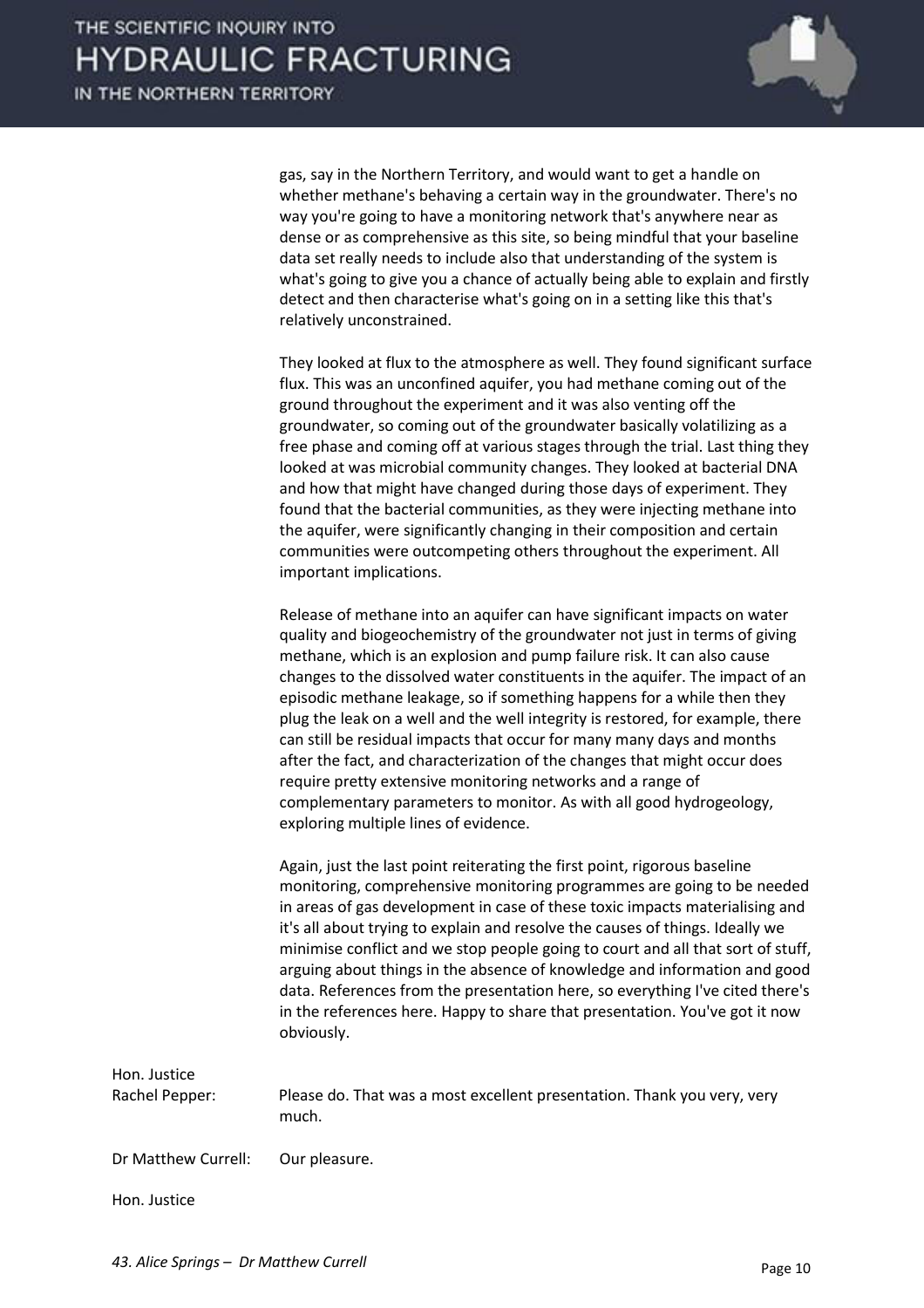

| Rachel Pepper:                 | We're very, very grateful. Yes, have a copy of that would be very<br>appreciated. Electronically.                                                                                                                                                                                                                                                                                                                                                                                                                                                                          |
|--------------------------------|----------------------------------------------------------------------------------------------------------------------------------------------------------------------------------------------------------------------------------------------------------------------------------------------------------------------------------------------------------------------------------------------------------------------------------------------------------------------------------------------------------------------------------------------------------------------------|
| Dr Matthew Currell:            | Yeah, no worries. I'll leave some hard copies too.                                                                                                                                                                                                                                                                                                                                                                                                                                                                                                                         |
| Hon. Justice<br>Rachel Pepper: | Excellent, no, thank you. We all already had requests, see the side of me, for<br>hard copies. That's fantastic. Just a question, and I'm not a scientist so just<br>bare that in mind when I ask this, but the baseline data that you have quite<br>rightly identified needs to be obtained. Can that be obtained between<br>exploration and production, assuming that gap might be somewhere<br>between three to five years?                                                                                                                                             |
| Dr Matthew Currell:            | Look, the scientific answer is it doesn't matter when it's collected. It needs<br>to be collected well before you engage in any activity that might cause a<br>change in the chemistry of the groundwater. In terms of regulatory regime<br>that might apply in the Northern Territory-                                                                                                                                                                                                                                                                                    |
| Hon. Justice<br>Rachel Pepper: | No, I'm not so much asking of that because of course one of things that the<br>gas companies have told us and will continue to tell us is, "We can get all<br>this data, we can start exploration now, we can get all this data and then<br>assuming we're satisfied with the data then we can start product."                                                                                                                                                                                                                                                             |
| Dr Matthew Currell:            | Well, the only issue with that argument is that impacts can also occur during<br>exploration and often, in fact, in that early stage when those first wells are<br>being sent down and nobody's got any experience drilling in the aquifer, it's<br>probably the highest risk phase, so it'd be, probably to me as the scientist,<br>I'd be saying, "Well, let's get some baseline data before we start drilling any<br>wells, whether they be exploration or production wells because we need to<br>be able to get a handle on what happens in the first instance." Yeah. |
| Hon. Justice<br>Rachel Pepper: | Oh, thank you, yes, I'm sure there are other questions. Yes, Dr. Jones.                                                                                                                                                                                                                                                                                                                                                                                                                                                                                                    |
| Dr David Jones:                | Well, certainly, yes, we can't underemphasize enough the issue of<br>monitoring wells and this, I guess, came up last week as well when you<br>visited the CSG fields in Queensland.                                                                                                                                                                                                                                                                                                                                                                                       |
| Dr Matthew Currell:            | Right, yeah.                                                                                                                                                                                                                                                                                                                                                                                                                                                                                                                                                               |
| Dr David Jones:                | You'd be very much aware of the lateral extensions of those fields, the<br>lateral extent of the groundwater model and how it's being used there.                                                                                                                                                                                                                                                                                                                                                                                                                          |
| Dr Matthew Currell:            | Yeah.                                                                                                                                                                                                                                                                                                                                                                                                                                                                                                                                                                      |
| Dr David Jones:                | I guess one of the key issues there was that they have something like 600<br>wells they use to monitor pressure levels but if you're talking about<br>geochemical type of changes then in my impression that was nowhere near<br>enough the density of monitoring wells there to actually pick up any<br>developing groundwater plumes. In the case of the industry we're talking<br>about here, it is different in many respects in the sense that you're                                                                                                                 |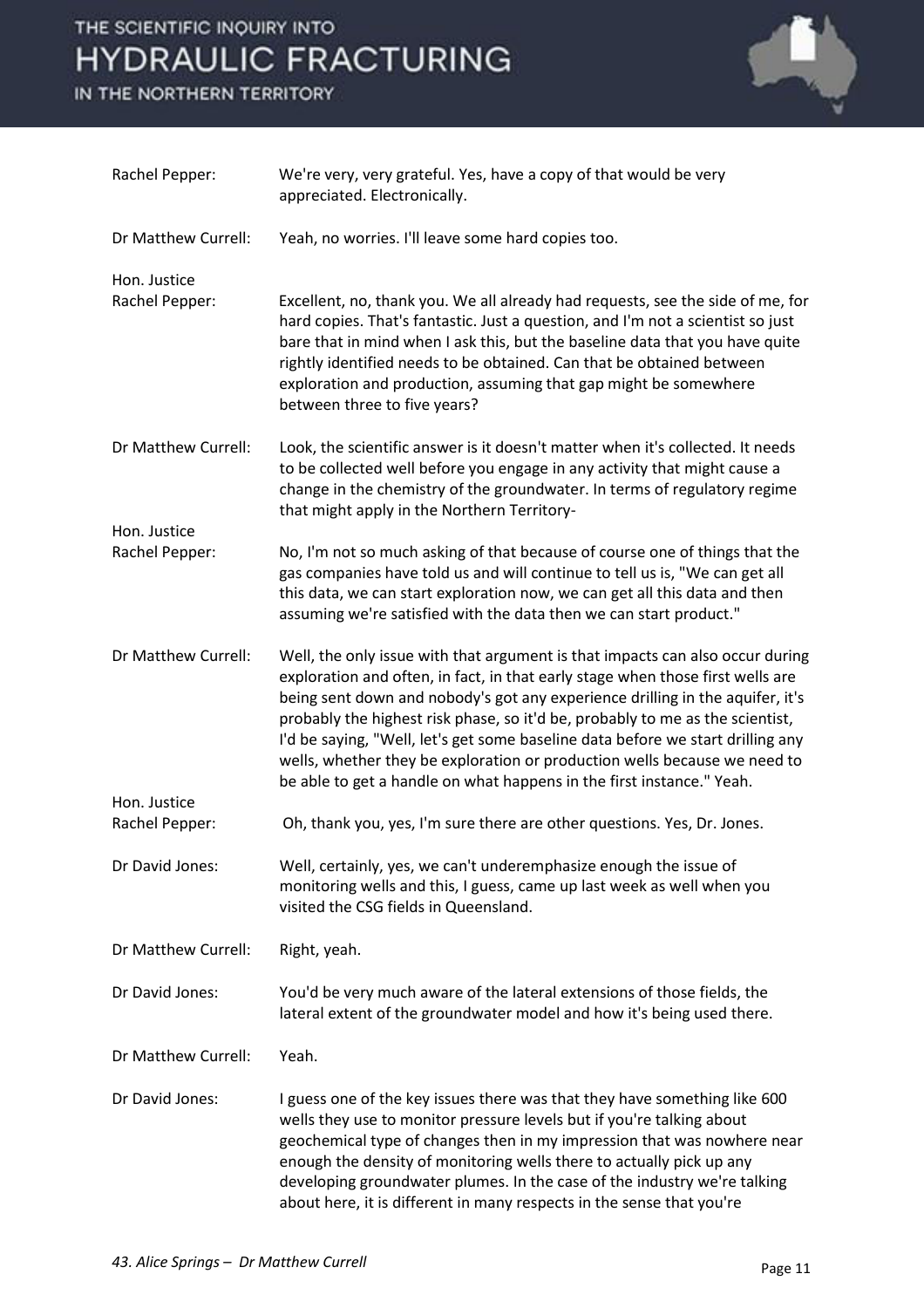

proposing multi-well pads with say an array of I think up to 16 well heads and one pad with multiple laterals.

| Dr Matthew Currell:            | Sure.                                                                                                                                                                                                                                                                                                                                                                                                                              |
|--------------------------------|------------------------------------------------------------------------------------------------------------------------------------------------------------------------------------------------------------------------------------------------------------------------------------------------------------------------------------------------------------------------------------------------------------------------------------|
| Dr David Jones:                | Now, in my mind that kind of array lends itself much better to the kind of<br>implementation of monitoring systems that you're talking about.                                                                                                                                                                                                                                                                                      |
| Dr Matthew Currell:            | Yes, I think so. Obviously the gas industry can speak best to the density and<br>the layout of a gas field for different settings. Certainly there's been an issue<br>in Queensland with the coal seam gas fields with the extent and the number<br>of wells and the footprint and just being very difficult to get enough<br>monitoring wells to actually cover all potential.                                                    |
| Dr David Jones:                | Of course baseline there wasn't got before they started.                                                                                                                                                                                                                                                                                                                                                                           |
| Dr Matthew Currell:            | No, that's right. And you see it in terms of court cases. I get lawyers calling<br>me up on the phone, "Can you be an expert witness because we've got a<br>landowner that is in dispute with a gas company?" I always ask them, "Is<br>there any data?" I mean what am I going to do other than stand up there<br>and say, "Yes, mechanism A, B and C are all plausible. If we don't have the<br>data, we can't say which."       |
| Hon. Justice<br>Rachel Pepper: | Is this where a reversal of the onus of proof would assist? If a land owner<br>does come along and say, "Oh, look, I've noticed some changes in both<br>quantity and quality of the groundwater" and provided there's a reasonable<br>basis for that belief then the onus is then placed on the particular company<br>in question to prove otherwise. Or disprove.                                                                 |
| Dr Matthew Currell:            | I think that would be a strong incentive for companies to really invest<br>upfront and strongly based on monitoring.                                                                                                                                                                                                                                                                                                               |
| Hon. Justice<br>Rachel Pepper: | Yeah, it does have that effect. Quite right.                                                                                                                                                                                                                                                                                                                                                                                       |
| Dr David Jones:                | Just the other thing about well integrity, it's quite a vexatious issue and just<br>trying to get our heads around what these different analyses mean is<br>important and I think one of the metrics you used there was monitoring<br>surface methane. Now, yes, that is one metric but in terms of a well failure,<br>that could be an internal pressure issue rather than it being a lateral barrier<br>failure into an aquifer. |
| Dr Matthew Currell:            | Could be, yeah.                                                                                                                                                                                                                                                                                                                                                                                                                    |
| Dr David Jones:                | For us trying to tease out the analyses from these reports without going<br>through the entire data set ourselves is quite difficult.                                                                                                                                                                                                                                                                                              |
| Dr Matthew Currell:            | Yeah. The only advice I could offer to the inquiry would be to check the<br>sources themselves. If AP had put forward in a submission that this is a rate,<br>I went straight to the sources they used to get those rates. We found it. One<br>of them was a conference paper in the Society of Petroleum Engineers-                                                                                                               |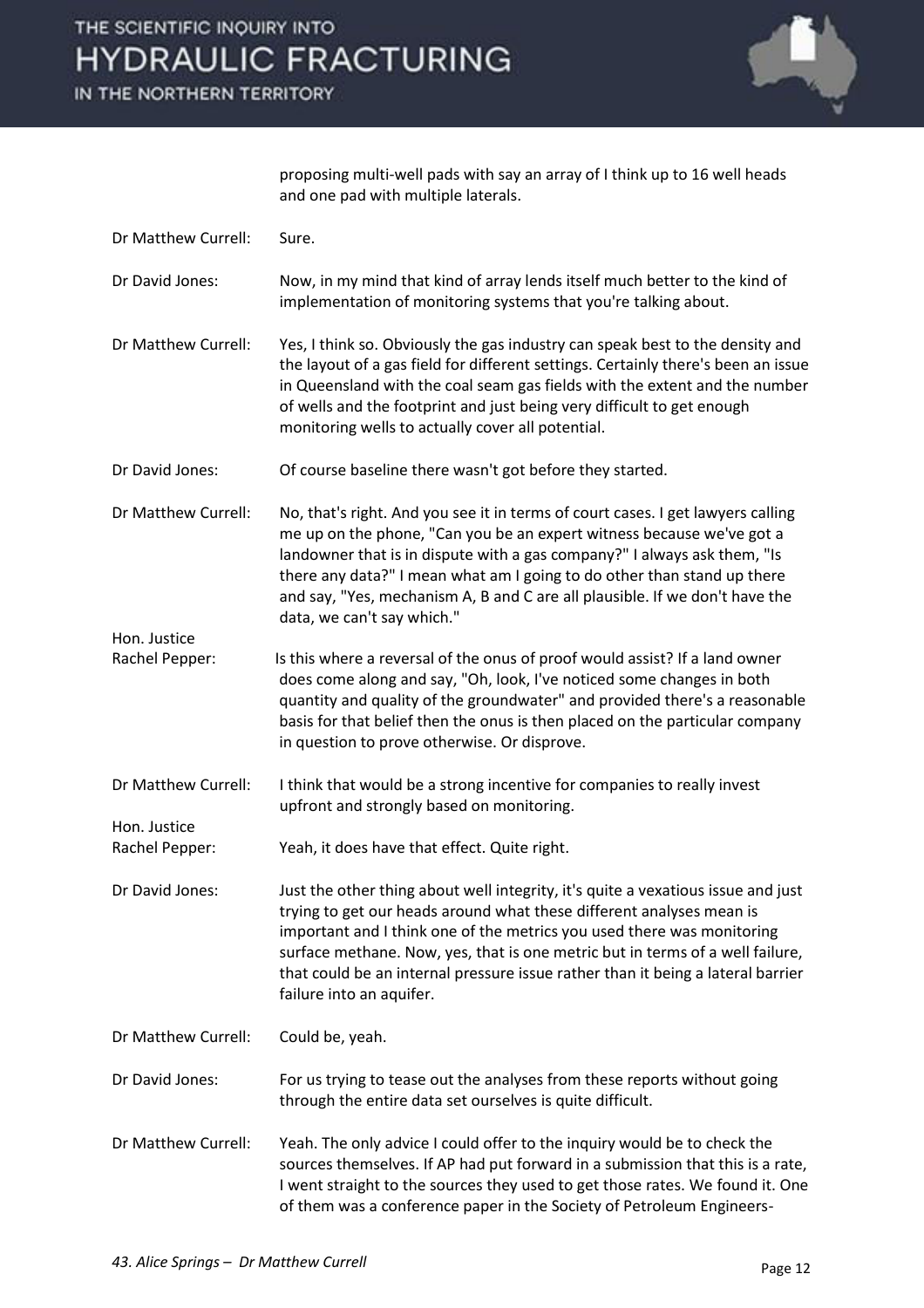

| Dr David Jones:                | I've seen both of those papers.                                                                                                                                                                                                                                                                                                                                                                                                                                                                                                                                                                                                                                                                                                       |
|--------------------------------|---------------------------------------------------------------------------------------------------------------------------------------------------------------------------------------------------------------------------------------------------------------------------------------------------------------------------------------------------------------------------------------------------------------------------------------------------------------------------------------------------------------------------------------------------------------------------------------------------------------------------------------------------------------------------------------------------------------------------------------|
| Dr Matthew Currell:            | There's a range of references out there and I know you've got a huge job as<br>an inquiry to try and get your head around a huge amount of data and<br>information but it is worth digging into the literature on well failure.                                                                                                                                                                                                                                                                                                                                                                                                                                                                                                       |
| Dr David Jones:                | I'm a water person, work quality water management, not a hydrogeologist<br>but I know probably enough about it to be dangerous.                                                                                                                                                                                                                                                                                                                                                                                                                                                                                                                                                                                                       |
| Dr Matthew Currell:            | Sure.                                                                                                                                                                                                                                                                                                                                                                                                                                                                                                                                                                                                                                                                                                                                 |
| Dr David Jones:                | The issue that most people are concerned about is our groundwater<br>resource going to be contaminated, and I think that's where this issue of<br>well integrity can, despite the best intents of some studies that are done, it<br>can actually give a bit of a misleading picture either way, in terms of us<br>trying to assess the risk.                                                                                                                                                                                                                                                                                                                                                                                          |
| Dr Matthew Currell:            | Yeah, look, as I talked about it in the presentation, primarily the risk I was<br>talking to is that of stray gas. Stray gas can go to the surface, it can also go<br>into an aquifer. There's enough cases in the US where shale gas has lead to<br>stray gas.                                                                                                                                                                                                                                                                                                                                                                                                                                                                       |
| Dr David Jones:                | I think in this particular environment, which is one thing actually  on our<br>side for having a true baseline is that so many of these fields would've been<br>so compromised by in the past by a whole host of other petroleum<br>extraction activity so trying to establish cause and effect with methane and<br>can be really difficult because it's really been difficult whereas at least<br>here we do have what's truly a Greenfield sign.                                                                                                                                                                                                                                                                                    |
| Dr Matthew Currell:            | Yeah.                                                                                                                                                                                                                                                                                                                                                                                                                                                                                                                                                                                                                                                                                                                                 |
| Hon. Justice<br>Rachel Pepper: | Look, we're certainly aware that much more work needs to be done on well<br>integrity and demystifying and unpacking what is meant by failure, what is<br>meant by  It's not, as you've quite rightly pointed out, there are different<br>definitions, there are different conceptions, there are different studies,<br>there are different rates. I mean even in the one instances of a well blow out<br>in the Northern Territory can the causes of that are a dispute and indeed I<br>think we've described it as a well blow out at page 27 in the interim report.<br>We've had a submission from the particular department involved that said,<br>"No no, it wasn't a well blow out at all. In fact you've mischaracterized it." |
| Dr David Jones:                | It's a casing failure under pressure.                                                                                                                                                                                                                                                                                                                                                                                                                                                                                                                                                                                                                                                                                                 |
| Hon. Justice<br>Rachel Pepper: | Yeah, quite. Sorry, Dr. Andersen.                                                                                                                                                                                                                                                                                                                                                                                                                                                                                                                                                                                                                                                                                                     |
| Dr Alan Andersen:              | Yeah, thanks, Dr. Currell. It was a fabulous presentation and I just want to<br>ask a couple of followup questions about the issue of likelihood of well<br>integrity failure. One of them was touched on in the sense of you provided                                                                                                                                                                                                                                                                                                                                                                                                                                                                                                |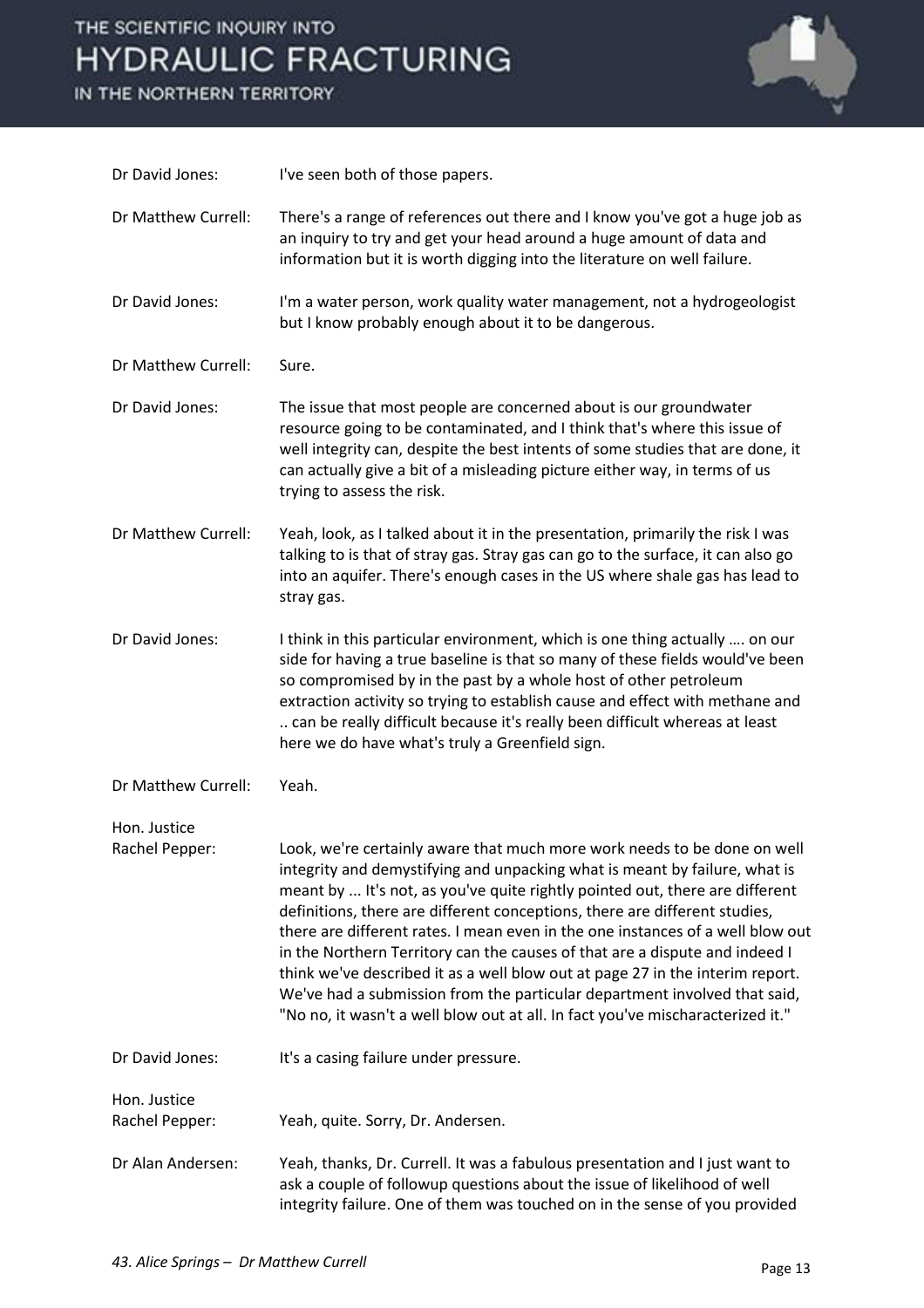

some figures on proportion of wells that had some sort of surface gas leakage. I forget, under 5% or something like that. I'm sorry, my question is, and obviously I appreciate you can't give me quantitative answer but just your thoughts. What proportion of those wells where there is a gas leakage would represent a substantial contamination risk to the aquifer? Can you comment on ... And then I've got a followup question from there.

Dr Matthew Currell: Yeah. I really don't think that the data, even in that review, the Davies review, which is the best source I could find, that it would give you a breakdown. All that it's saying that when there's a cementing failure or a casing failure generally you're going to get leakage at the surface but how many of those lead to a leakage somewhere along the-

Dr Alan Andersen: Obviously something we're grappling with is distinguishing between a ... you can detect a leak from a significant issue.

Dr Matthew Currell: If it's a cementing failure and it's related to the annular space between the bore hull and the rock itself then there is a significant likelihood that you could have gas going up the walls and getting cross-contaminating aquifers. The annular seal's very important there.

Dr Alan Andersen: Followup question is what are your thoughts on what could be deemed a low likelihood? What figure would you be comfortable with and say, "Well, that likelihood is low" or not?

Dr Matthew Currell: Well, to me, if you're looking at size of gas developments, a number of shale gas wells, and you're saying that the chances are you're going to have one or less of those wells causing a problem in a gas field then I'd call that a low likelihood. If you're looking at a shale gas field and it's got X number of wells and you're saying, "Probably more than one of those wells is going to have a problem based on best estimates" then I'd say that's not a low risk anymore.

Dr Alan Andersen: So it's more an absolute number than a likelihood or relative number, is what you're saying.

Dr Matthew Currell: Well, no. As I say, based on the size of the gas field. If you're only drilling three wells, it's a very different proposition to if you're drilling 300.

Hon. Justice Rachel Pepper: If you're only drilling three wells and one of them fails, it's a 30% failure rate.

That's pretty high. You're effectively saying that the larger the gas field, the smaller the number of wells. Again, I emphasise, I'm no scientist. I'm about to venture into territory that's probably dangerous for me but the larger the gas field, the lower number of the wells that failed, that risk is going to decrease.

- Dr Matthew Currell: Yeah, it's the multiplication of the rate. How many wells generally might fail times the number of wells you're going to drill will give you ...
- Dr Alan Andersen: Which is the absolute number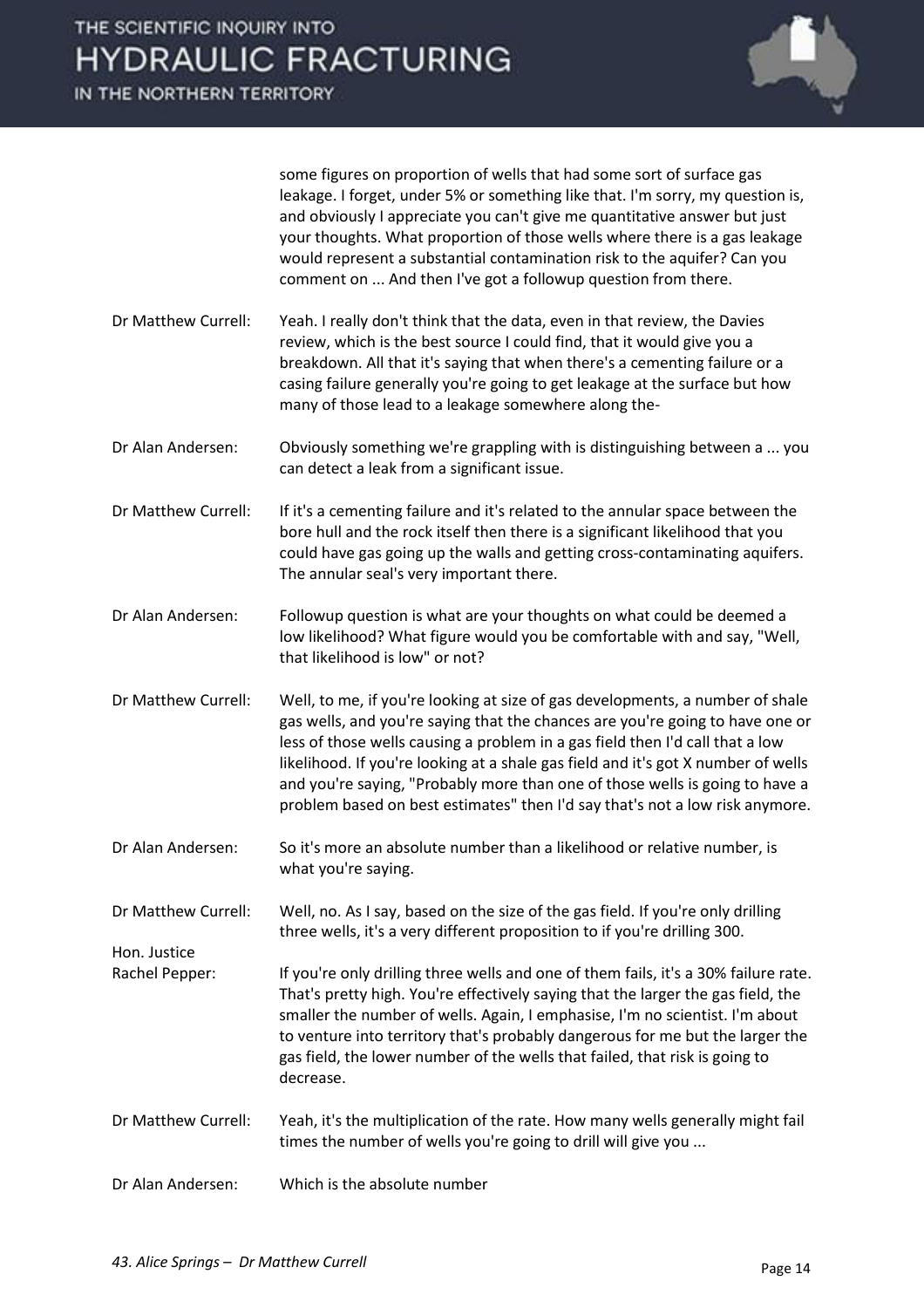

| Dr Matthew Currell:                 | An absolute number as you say.                                                                                                                                                                                                                                                                                                                                                                                                                                                                                                                                                                                                                                                                                                                             |
|-------------------------------------|------------------------------------------------------------------------------------------------------------------------------------------------------------------------------------------------------------------------------------------------------------------------------------------------------------------------------------------------------------------------------------------------------------------------------------------------------------------------------------------------------------------------------------------------------------------------------------------------------------------------------------------------------------------------------------------------------------------------------------------------------------|
| Hon. Justice<br>Rachel Pepper:      | Yes, Dr. Beck.                                                                                                                                                                                                                                                                                                                                                                                                                                                                                                                                                                                                                                                                                                                                             |
| Dr Vaughan Beck AM:                 | Dr. Currell, thank you very much for your very comprehensive presentation.<br>It's excellent to see all the data presented that you have there. Just<br>following on from the previous question which was from beyond the issue of<br>incidents to consequences and I think you indicated, it is difficult from the<br>Davies paper to try to get any indication of consequences. A question, are<br>you aware of any papers that do try to articulate consequences? Is the first<br>question. The second question is that consequences are a function of time<br>and it's also important to realise that if there is a failure, how quickly is it<br>detected and remedial action taken because that is a major factor in<br>determining the consequence? |
|                                     | There's some important pieces of information that we would like to have,<br>we don't have and if you can provide any insights then that would be<br>particularly helpful because quoting failure rates is one thing but trying to<br>articulate consequences or remedial action is a very important further<br>action because if we're talking about risk then we need to be able to<br>quantify that second phase, not only the first phase. Which is the incidents.                                                                                                                                                                                                                                                                                      |
| Dr Matthew Currell:                 | Yeah. Look, I can't enlighten the inquiry too much more on that issue. The<br>only thing I can say is that obviously the chances that you're going to detect<br>incidents and therefore lower the consequences are going to be entirely<br>dependent on the monitoring and compliance regime. If it's a really robust<br>regime, and there are different examples. The US is a good case study<br>because every state does things differently, and they like that. There are<br>states that do things one way and states that do it other way.                                                                                                                                                                                                             |
| Dr Matthew Currell:                 | It can somewhat, yeah.                                                                                                                                                                                                                                                                                                                                                                                                                                                                                                                                                                                                                                                                                                                                     |
| Dr Vaughan Beck AM:                 | You continue to answer the followup question.                                                                                                                                                                                                                                                                                                                                                                                                                                                                                                                                                                                                                                                                                                              |
| Dr Matthew Currell:                 | Yeah, I think just looking at some of that literature coming out of the<br>Groundwater Protection Council, the US EPA, various regulatory bodies that<br>have looked at different states in the US, there's a factor there which is how<br>much compliance checking is there, how much monitoring is there, which<br>can then be an important input into thinking about how can we lower<br>consequence by quickly detecting                                                                                                                                                                                                                                                                                                                               |
| Dr Vaughan Beck AM:                 | I've got a number of questions. I'll try and get through them quickly.                                                                                                                                                                                                                                                                                                                                                                                                                                                                                                                                                                                                                                                                                     |
| Dr Matthew Currell:                 | Sure.                                                                                                                                                                                                                                                                                                                                                                                                                                                                                                                                                                                                                                                                                                                                                      |
| Dr Vaughan Beck AM:<br>Hon. Justice | Are you able to articulate any of those regulatory regimes that you consider<br>to be leading practise?                                                                                                                                                                                                                                                                                                                                                                                                                                                                                                                                                                                                                                                    |
| Rachel Pepper:                      | You stole my question.                                                                                                                                                                                                                                                                                                                                                                                                                                                                                                                                                                                                                                                                                                                                     |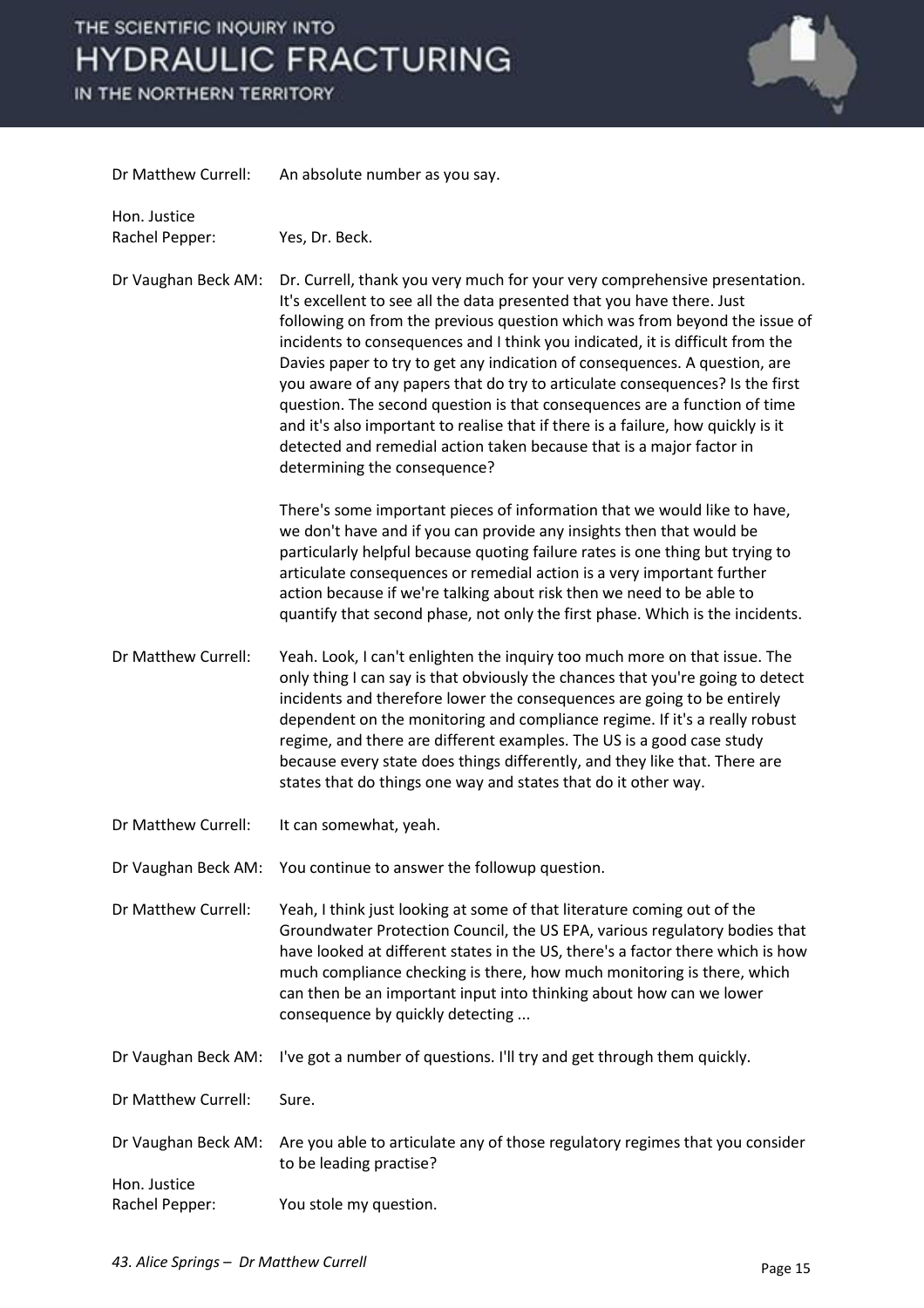IN THE NORTHERN TERRITORY



|                     | completed by the US EPA on groundwater contamination. I didn't see that<br>being quoted there and I'd just like to get your observations on that<br>particular reference given that it was a very major study.                                                                                                                                                                                                                                                                                                                                                                  |
|---------------------|---------------------------------------------------------------------------------------------------------------------------------------------------------------------------------------------------------------------------------------------------------------------------------------------------------------------------------------------------------------------------------------------------------------------------------------------------------------------------------------------------------------------------------------------------------------------------------|
| Dr Matthew Currell: | Yes. In terms of best practise monitoring regimes, again, I'm stretching my<br>field, I'm a hydrogeologist, technical person, science, engineering. I've heard<br>people say that Alberta, Canada's a good example to look at. I don't know<br>how true those claims are but certainly worth the inquiry looking into it if<br>you haven't.                                                                                                                                                                                                                                     |
| Dr Vaughan Beck AM: | Mm-hmm (affirmative). We are.                                                                                                                                                                                                                                                                                                                                                                                                                                                                                                                                                   |
| Dr Matthew Currell: | Yeah, good. I think for unconventional gas it's probably important to look at<br>what's being done in Pennsylvania because that's where shale gas has been<br>happening most intensively and for the period of time in the US and there<br>are a couple of references looking into that Davies study and other work<br>that's related, that actually look at how often do things go wrong in<br>unconventional gas and shale gas and how do they get detected and what's<br>the reporting requirements and so on. I think Pennsylvania and Alberta are<br>good starting points. |
| Dr Vaughan Beck AM: | Thank you for that.                                                                                                                                                                                                                                                                                                                                                                                                                                                                                                                                                             |
| Dr Matthew Currell: | In terms of the US EPA study, the five year study, yes, I certainly refer to that<br>in my written submission to the inquiry. It had a lot to say about waste<br>water spills, which I didn't have time to talk about today but I talk about that<br>a fair bit in my submission. There's a spills database that's being compiled<br>now in the US which has got a record of something like 10,000 or more<br>incidents across the country, so starting to get a handle on how frequent a<br>spill of waste water is when you're hydraulically fracturing wells.                |
|                     | I think the US EPA's initial figure was something like between 1% and 10% of<br>all unconventional gas wells have some kind of spill, be it from a tiny spill to<br>a major one. I think it's a pretty comprehensive review, looks at water<br>quantity issues as well as quality. It's balanced. I sort of laughed when the<br>media stories about it started coming out, how anti-gas groups were saying,<br>"Yes, this report indicates everything we've said" and then-                                                                                                     |
| Dr David Jones:     | Selective quoting.                                                                                                                                                                                                                                                                                                                                                                                                                                                                                                                                                              |
| Dr Matthew Currell: | so did the gas industry, they came out and said, "It indicates everything<br>we've said" and if you read the report you can kind of cherry pick the part<br>that suits your view. That's just because it's looked at all angles.                                                                                                                                                                                                                                                                                                                                                |
| Dr Vaughan Beck AM: | Okay. You're then saying that's a very good report and should be considered<br>and it's in your written submission which is excellent, thank you for that. I<br>got two I think fairly minor questions. One is that you've had a graph of, I<br>think it was effectively failure rate against age and you said you could<br>conclude from that the age of the well is a particularly important factor. I                                                                                                                                                                        |

Dr Vaughan Beck AM: Okay. And a second question is that there's been a major study recently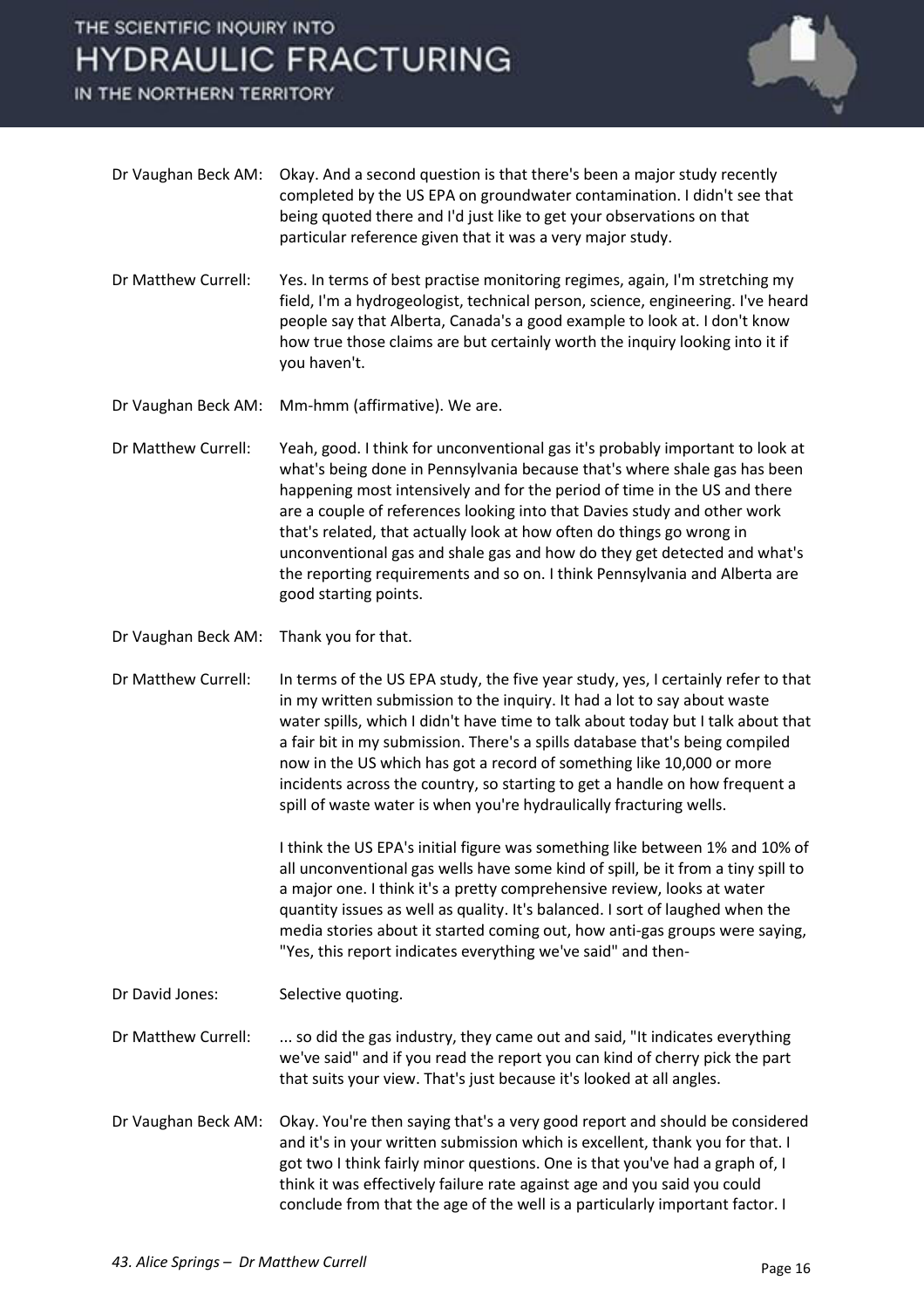

don't know whether you also mentioned that there's been an evolution of standards over that time period and-

- Dr Matthew Currell: That's true.
- Dr Vaughan Beck AM: ... standards would be a perhaps equally if not more important factor than simply age.
- Dr Matthew Currell: Yeah, entirely true. Yeah, there are two factors. It's not a simple linear relationship but yeah, I'd agree with that.
- Dr Vaughan Beck AM: Good, thank you. You also made reference to Atkinson 2015. I think that was the University of Southern Cross study, is that right?
- Dr Matthew Currell: That's right, yeah.
- Dr Vaughan Beck AM: You did reference, I don't know whether it was that one but earlier one that the University of Southern Cross conducted was highly contentious study because it was drive-by study and found it difficult to really make any definitive conclusions and I just want to get your response to that because there's a large amount of contention around that particular study.
- Dr Matthew Currell: Yes, so the study you're referring to was by Damien.... and colleagues which came out a little bit earlier.
- Dr Vaughan Beck AM: Right.
- Dr Matthew Currell: You're right. They were using a portable isotope mass spectrometer to look at methane around gas fields. They did actually publish that work a couple of years ago in a journal and it was all peer-reviewed and got through. I think that the controversy of that work is perhaps a little bit overstated. I think it's a useful data set. I don't think anyone can argue that it's not useful data in terms of whether it represents a certain level of impact or not. That debate's ongoing.

 The Atkins study that I mentioned was actually at the same university department, that's a Ph.D study. I was lucky enough to examine that Ph.D recently so I just saw that it was a really nice study where they've gone through over three years and sampled as many surface and groundwater sites as they could, characterised the geochemistry and the methane in groundwater and surface water and then tried to explain that in terms of geological and natural anthropogenic factors.

Dr Vaughan Beck AM: Thank you for clarifying. That's good. Okay, thank you.

Hon. Justice Rachel Pepper: Yes, Dr. Andersen.

Dr Alan Andersen: Discussion of well integrity is focused on issues during the operation phase. I just wanted to ask a question about longer term because people will be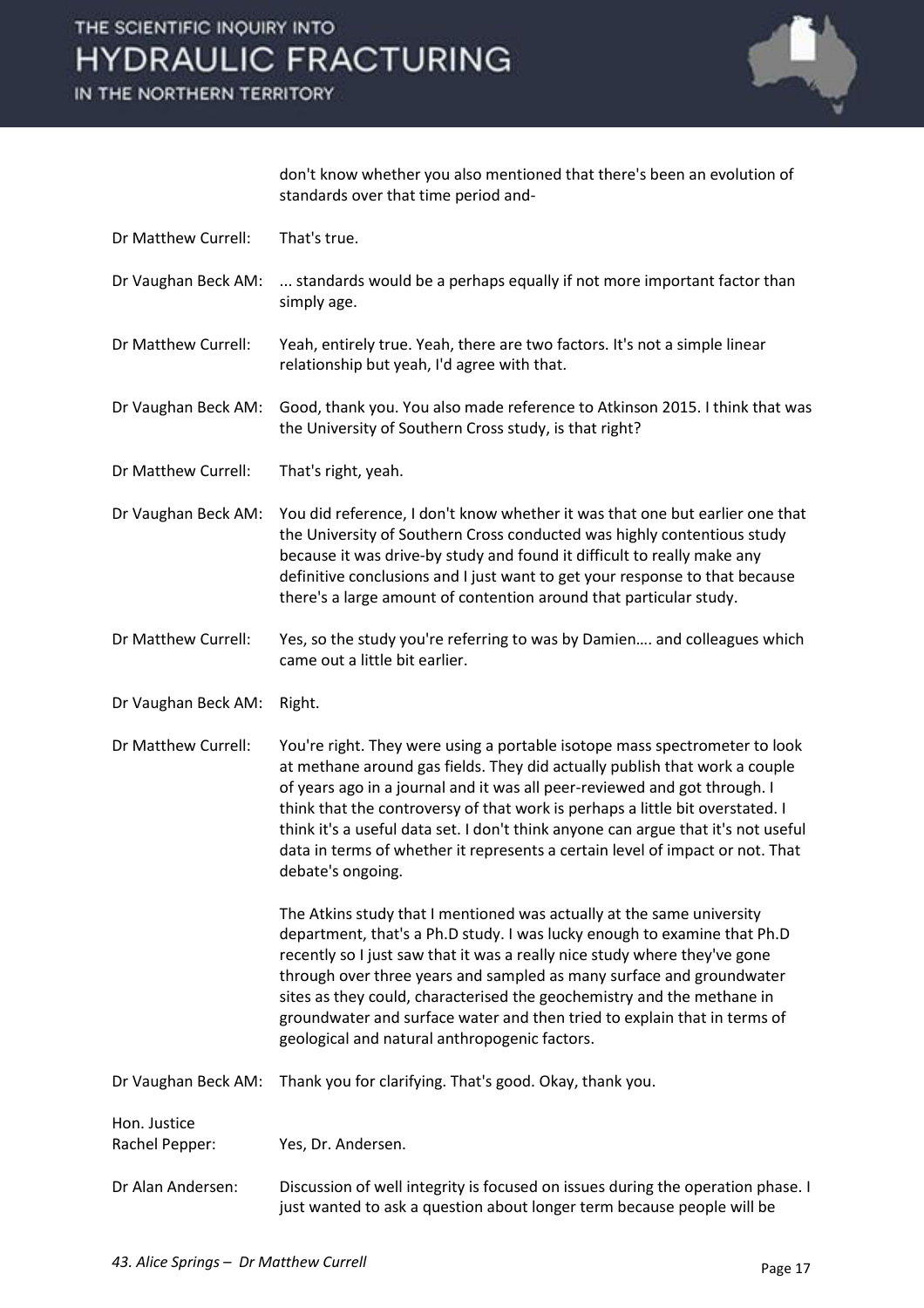concerned, obviously, that yes, one can guarantee that things are safe within the 20 or 40 or 50 year time frame but what happens in 500 years, 1,000 years. My question to you is if there were a breach of well integrity in 500 years' time, after well's been decommissioned, what would the consequences in the worst case scenario? What would be the consequences for an aquifer?

- Dr Matthew Currell: That's a good question. That would largely depend upon what was the residual pressure in the gas reservoir. If there's not much residual pressure, not much residual gas there then your impact is going to be relatively minor. If there is residual pressure, residual fluid and gas that is able to come up the well and there's a conduit there then it could be a serious impact. That's a question probably a petroleum engineer needs to speak to that one to talk about what sorts of pressures are you normally left with when you shut off a gas well and walk away and are those pressures still something that's a risk of making it up the well annulus if it fails.
- Dr Alan Andersen: And presumably that can be quantified that pressure's necessary to pose a risk?
- Dr David Jones: The other thing in terms of residual pressure is that, and this could be a bit of a worry that rather than letting a well go to its lifetime completion completely depressurized that the economics changes and these wells are so-called shut in because there you could actually have a significant residual pressure. That's what actually just occurred to me.
- Dr Matthew Currell: Yeah. The other thing, I mean any abandoned bore, whether it's a gas bore or any sort of bore, it is a groundwater contamination risk from the other direction. If it's a direct conduit down to the subsurface and there's a break in the annulus space or the casing, contaminants can go down the side of the well and into an aquifer as well as coming up from a deeper reservoir. It's a big issue.

 The other big area that I work in, and forgive me for going on a slight tangent, but I do a lot of work in China and in the North China Plane on groundwater sustainability there and the recent data we've been finding is that they've got a huge, huge issue now with well integrity. They've drilled over four million wells for groundwater production. Most of those wells are not properly sealed or cemented and now they're finding that nitrates from the agriculture at the surface appearing in these supposedly pristine deep aquifers with otherwise very fresh water, and it must be because of this well integrity issue that it's starting to have all this bypass flow of surface material down to deeper aquifers. It's not a trivial issue.

Dr Vaughan Beck AM: Can I just ask, is there a paper written on that particular mechanism?

Dr Matthew Currell: There is, yeah.

Dr Vaughan Beck AM: Can you provide that reference then as well?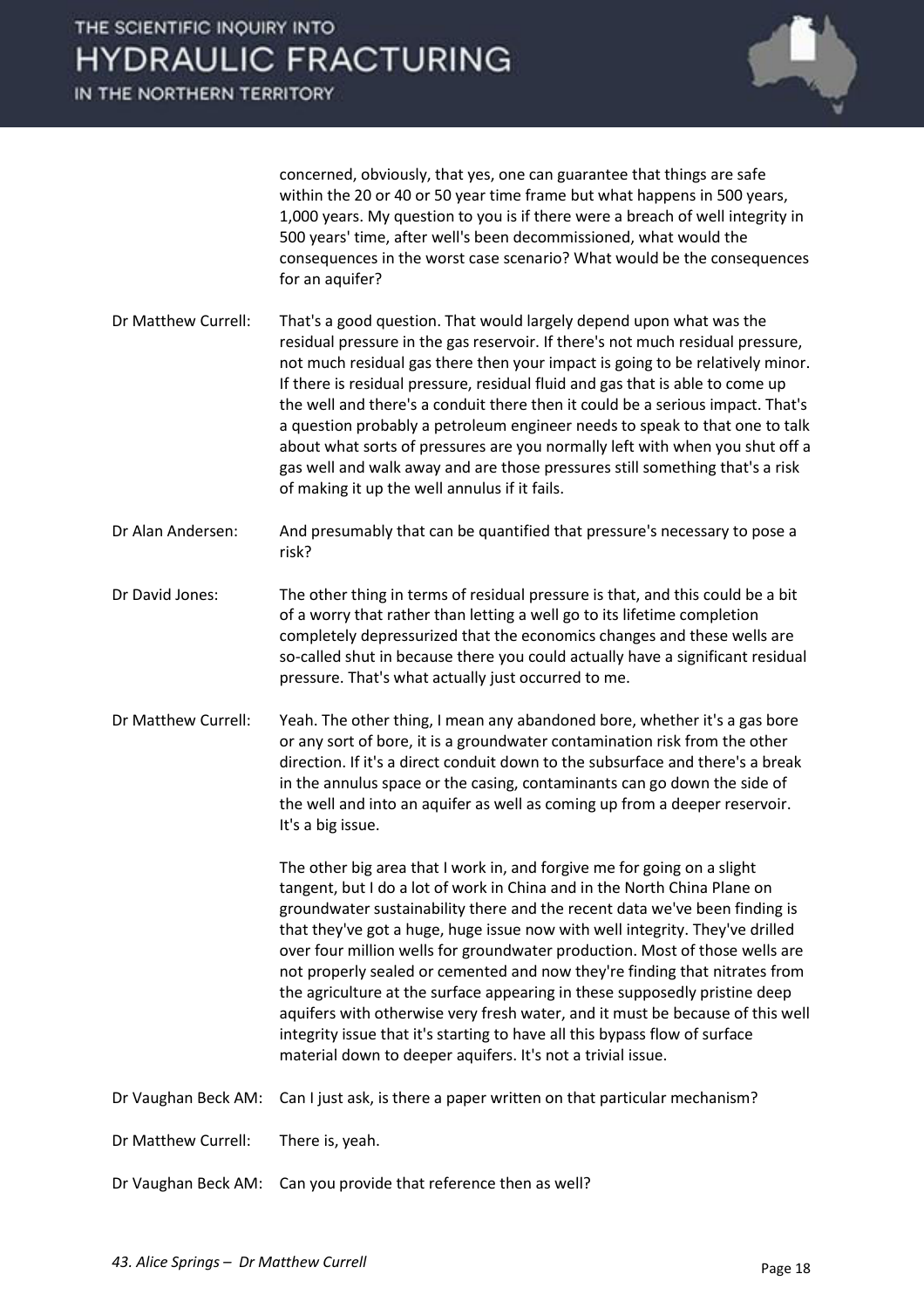

| Dr Matthew Currell:            | Yes, be happy to. Yeah.                                                                                                                                                                                                                                                                                                                                                                |
|--------------------------------|----------------------------------------------------------------------------------------------------------------------------------------------------------------------------------------------------------------------------------------------------------------------------------------------------------------------------------------------------------------------------------------|
| Hon. Justice<br>Rachel Pepper: | Thank you.                                                                                                                                                                                                                                                                                                                                                                             |
| Dr Vaughan Beck AM:            | And I suspect, the implications of what you've been talking about is there<br>might be a lifetime work for people like yourself in terms of continual<br>monitoring.                                                                                                                                                                                                                   |
| Dr Matthew Currell:            | That's true but the challenge is getting people to pay enough attention to<br>the issue to actually fund programmes to go and find the wells and plug<br>them up because it's no simple way other than actually going to the well and<br>trying to fix it. That takes manpower, it takes money.                                                                                        |
| Hon. Justice<br>Rachel Pepper: | Can they be fixed with manpower and money?                                                                                                                                                                                                                                                                                                                                             |
| Dr Matthew Currell:            | It's another good question. It's always a transient phenomenon, isn't it? A<br>well can have integrity for a period of time. That doesn't guarantee its<br>integrity for all time I guess. Yeah.                                                                                                                                                                                       |
| Hon. Justice<br>Rachel Pepper: | But is, again, I'm just trying to explore this, is one way of mitigating that or<br>dealing with that the then have this robust monitoring regime and<br>manpower and money effectively, to make sure you're going around and<br>checking these wells and if there are problems, dealing with them?                                                                                    |
| Dr Matthew Currell:            | Yeah, I think so. Yeah. It's often an overlooked part of environmental<br>regulation, groundwater regulation generally.                                                                                                                                                                                                                                                                |
| Hon. Justice<br>Rachel Pepper: | Yes. No, go ahead. You are presenting to a panel of scientists. And look, we<br>have gone over it but yeah, it might be worthwhile for doing so, so please. If<br>you're happy to continue, we're happy to continue.                                                                                                                                                                   |
| Dr Matthew Currell:            | Absolutely, yeah.                                                                                                                                                                                                                                                                                                                                                                      |
| Hon. Justice<br>Rachel Pepper: | Great, yeah.                                                                                                                                                                                                                                                                                                                                                                           |
| Dr Vaughan Beck AM:            | You don't have a plane to catch in five minutes?                                                                                                                                                                                                                                                                                                                                       |
| Dr Matthew Currell:            | No.                                                                                                                                                                                                                                                                                                                                                                                    |
| Dr Vaughan Beck AM:            | Oh, okay. You've just spoken about the possible contaminant route from<br>surface down to the aquifer via the conduit provided by the bore but do you<br>have any information on failures of abandoned wells that we could access?<br>For either route, from bottom up or top down. If you could point us into<br>some of the literature, that would be very helpful to us, thank you. |
| Dr Matthew Currell:            | Yeah, I could certainly try. I just need to double check as to whether I, I'm<br>not sure if the interim report cited that review done by the IECS on bore<br>integrity. There's a review in 2014. I have a feeling that-                                                                                                                                                              |